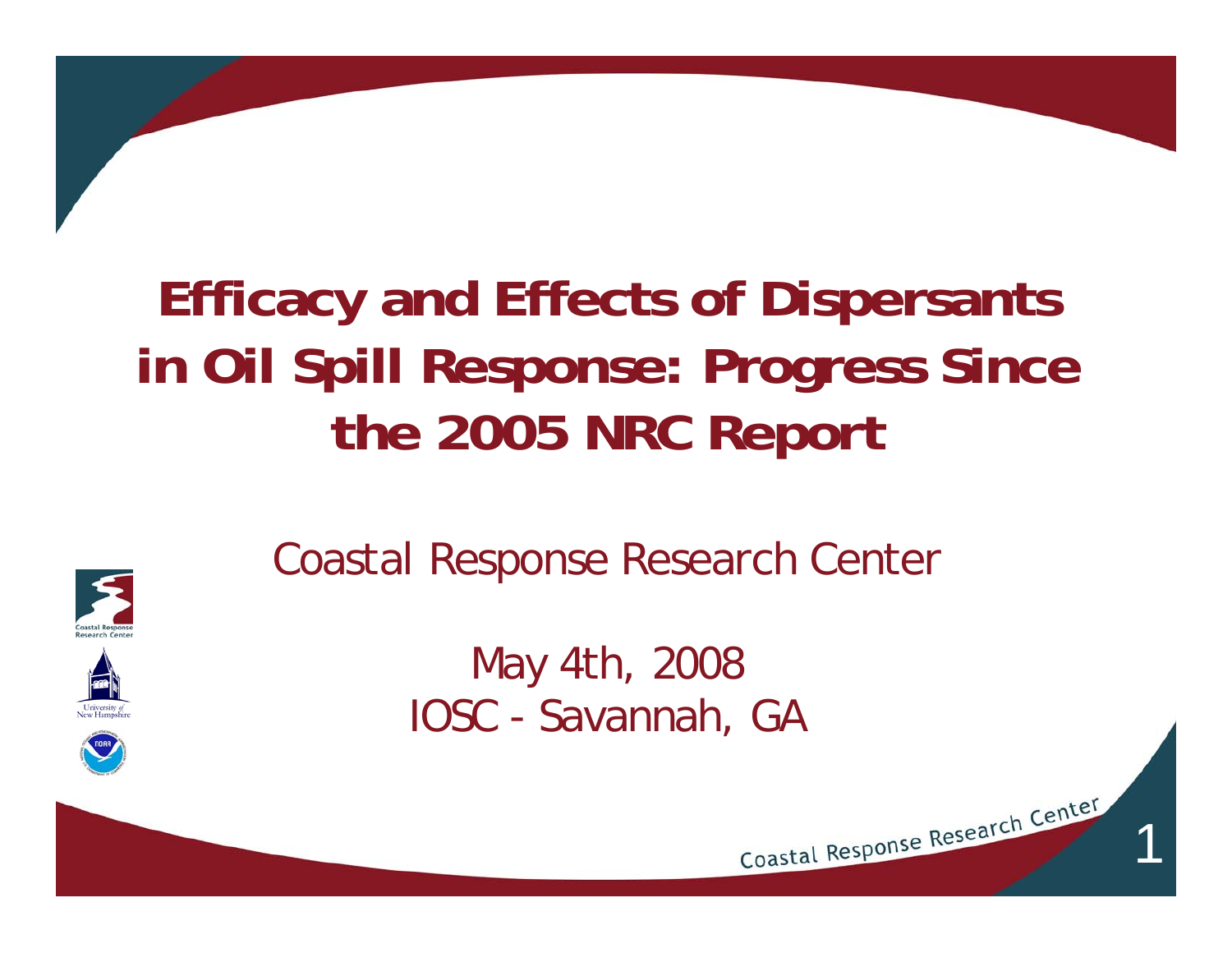### **Course Organizers**

- **Amy Merten – NOAA ORR & Co-Director of the Coastal Response Research Center**
- **Nancy Kinner – University of New Hampshire & Co-Director of the Coastal Response Research Center**



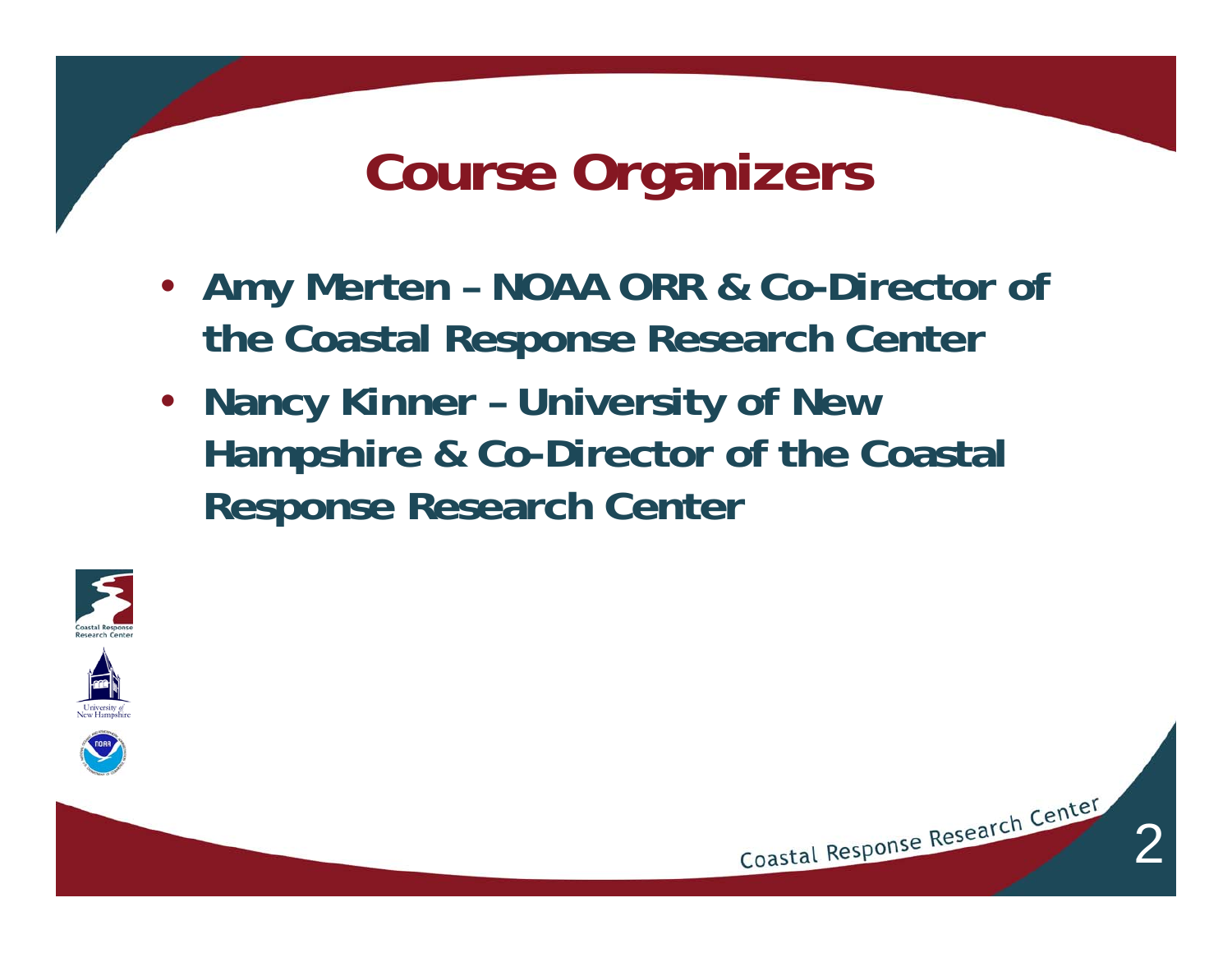# **Speakers**

- •**Victoria Broje, Shell**
- •**Balaji Gopalan, John Hopkins University**
- •**Ken Lee, Bedford Institute of Oceanography**
- •**Bruce Hollebone, Environment Canada**
- •**Ali Khelifa, Environment Canada**
- •**Bill Lehr, NOAA ORR, Emergency Response Division**
- •**Jordan Stout, NOAA ORR, Emergency Response Division**
- •**Nick Nichols, US Environmental Protection Agency**
- •**Charlie Henry, NOAA ORR Emergency Response Division**
- •**Troy Baker, NOAA ORR Assessment & Restoration Division**
- •**CJ Beegle-Krause, Applied Sciences Associates, Inc**

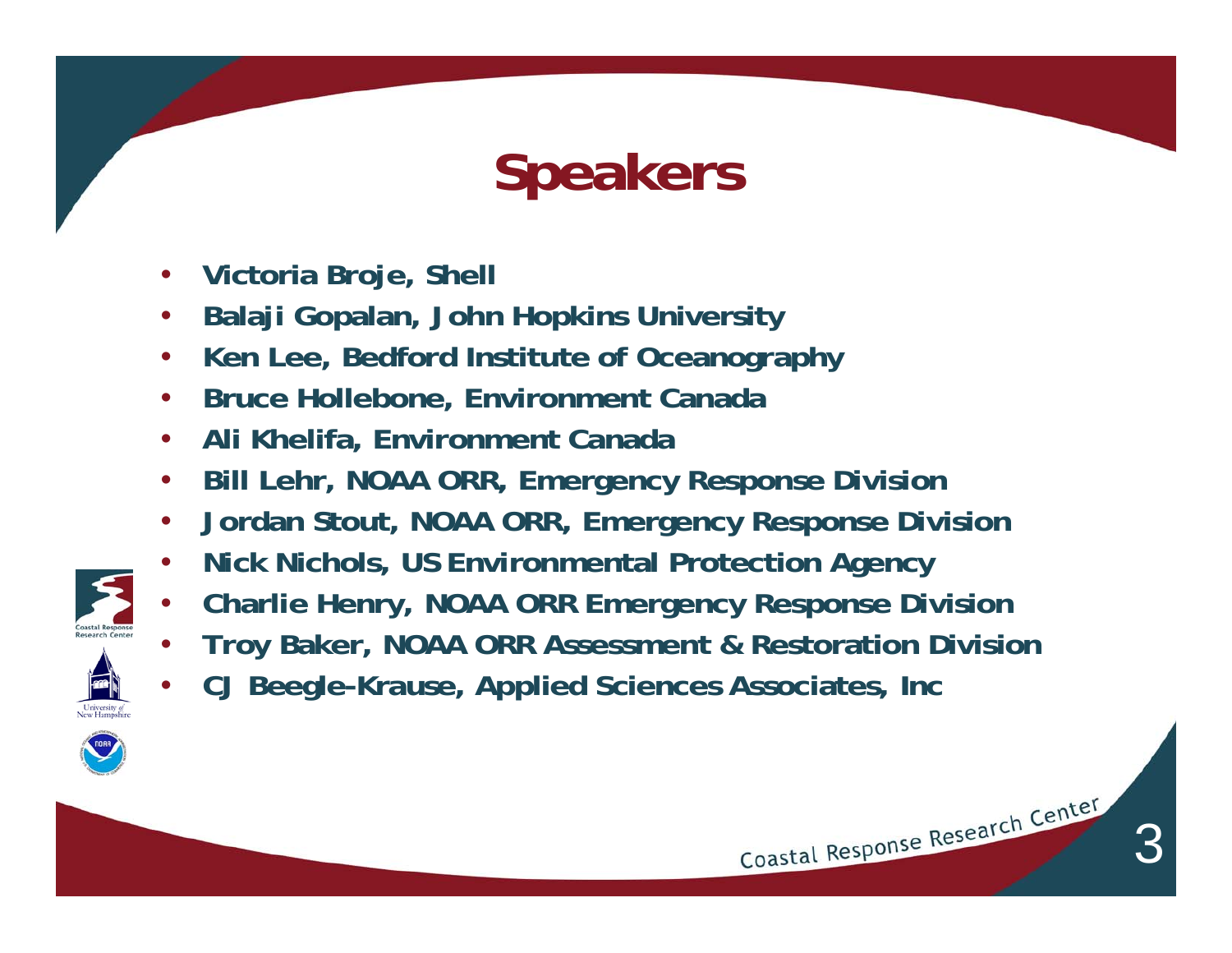#### **Course Participants**

- **Name**
- **Affiliation**
- **Reason for participating in course**







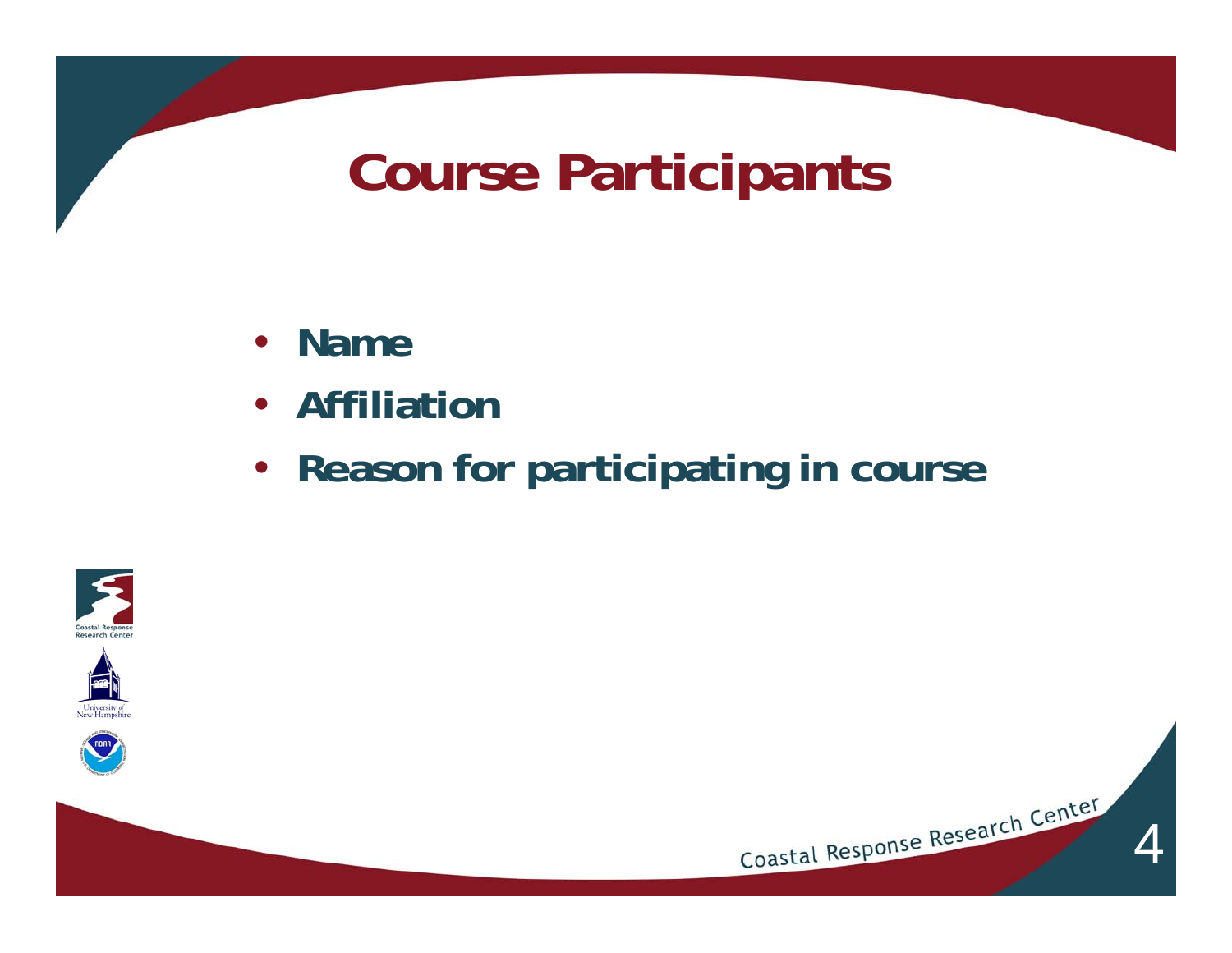## **Course Objectives**

- **Overview of Research Findings on Dispersants in Oil Spill Response**
- **Practical Implications of Research on Dispersant Use**
	- **When and how to use**
	- **How to minimize effects on natural resources**





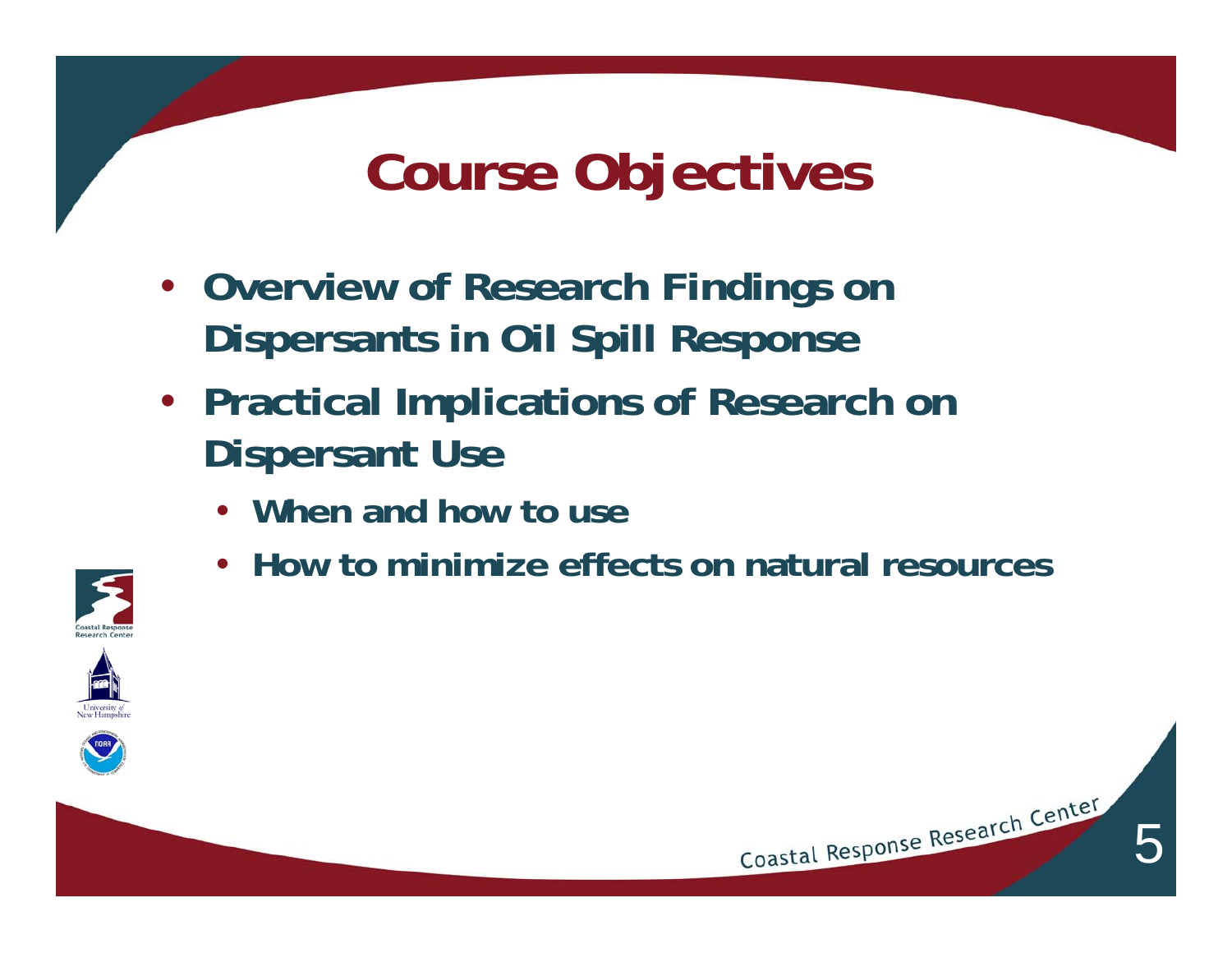

#### • **Efficacy of dispersants will not be covered in course**







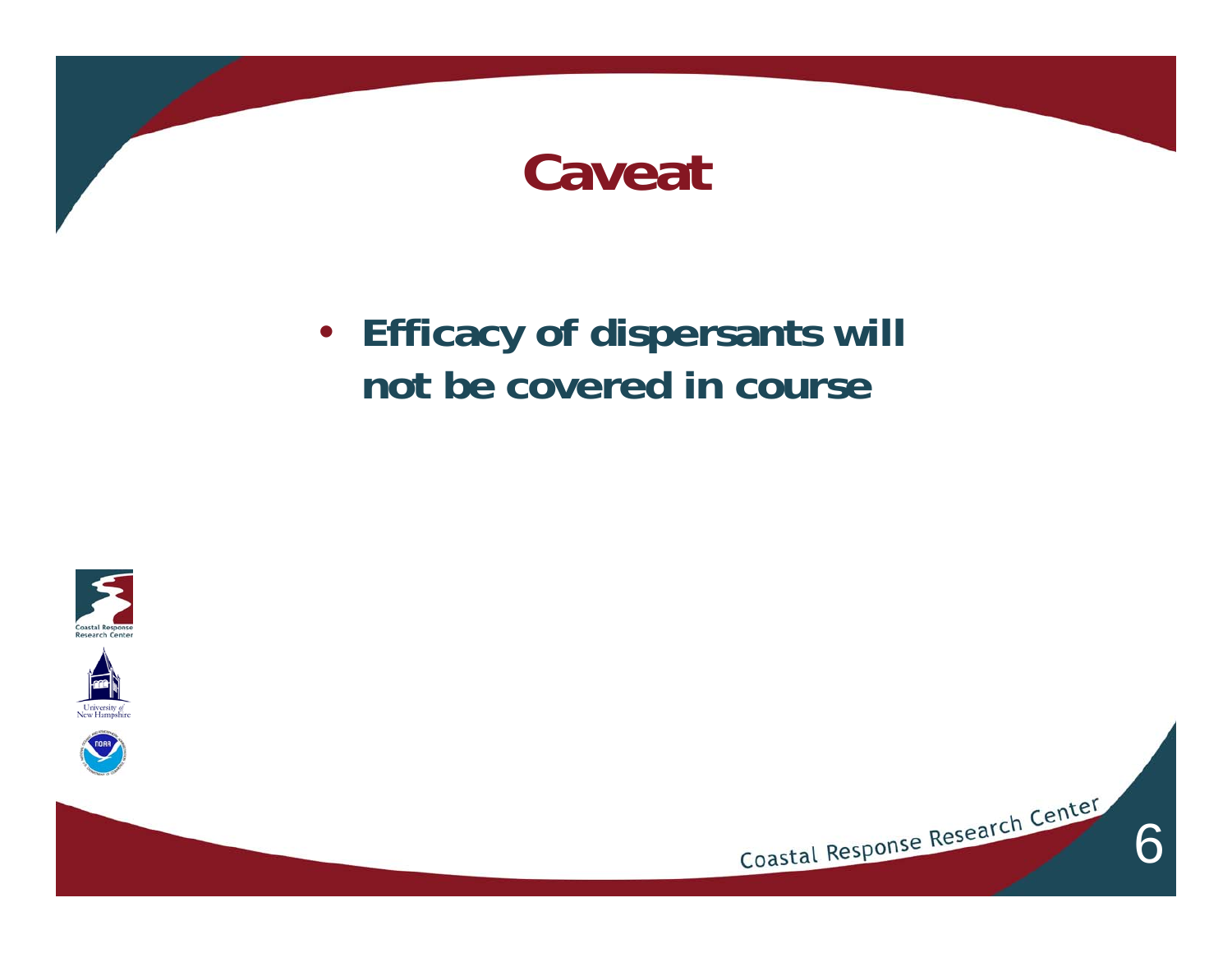

- $\bullet$ **History of Dispersants and Dispersants Use**
- **Documented Research Needs on Dispersants**
	- **Fate**
	- $\bullet$ **Effects**
	- **Cold Water**
- •*Break*
- **Fate of Dispersants**
	- $\bullet$ **Mixing**
	- $\bullet$ **Chemistry**
	- $\bullet$ **Particulate**
	- $\bullet$ **•** Reactions
- •*Lunch Break*







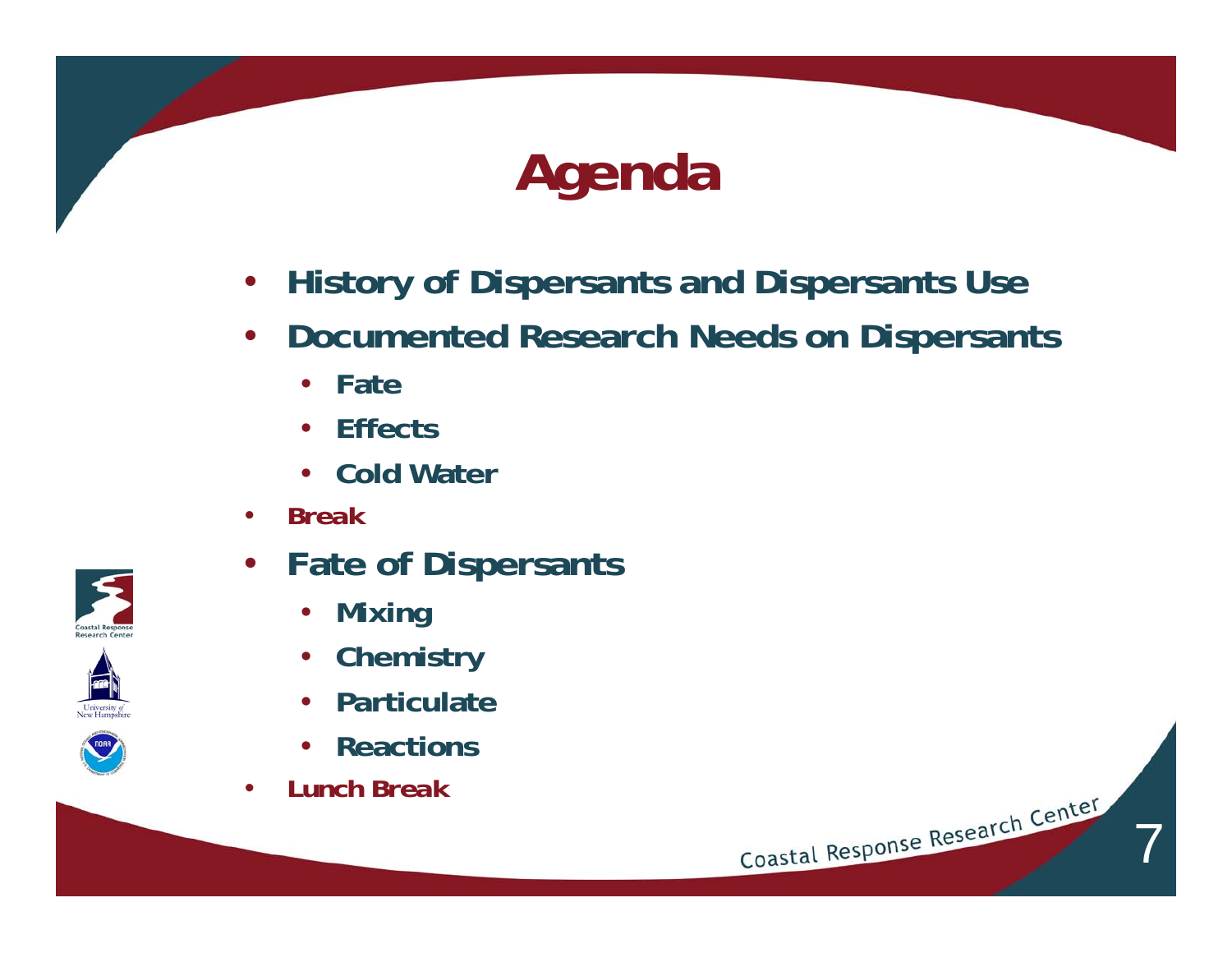# **Agenda**

- **Effects on Organisms**
	- **Reactions**
- •*Break*
- **Tying it All Together**
	- **Modeling**
	- **Biological**
	- **Practice**
- **Wrap Up / Closing**





University<br>New Hampsh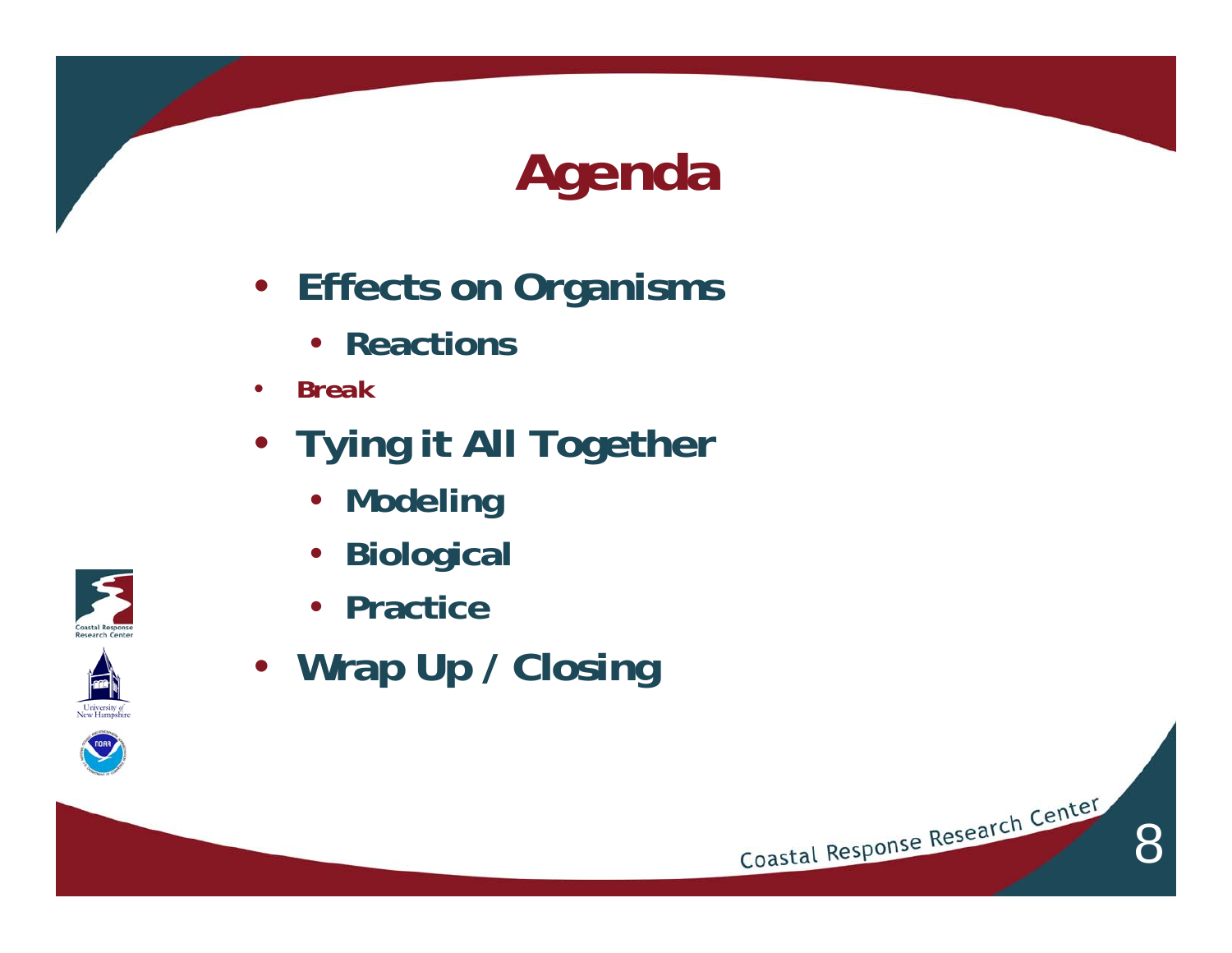# **List of Acronyms**

| <b>CEWAF</b>    | Chemically-Enhanced Water-Accommodated Fraction            |
|-----------------|------------------------------------------------------------|
| CI              | Confidence Interval                                        |
| <b>CROSERF</b>  | Chemical Response to Oil Spills: Ecological Research Forum |
| CRRC            | Coastal Response Research Center                           |
| <b>DWG</b>      | Dispersants Working Group                                  |
| ERA             | <b>Environmental Risk Assessment</b>                       |
| <b>LC50</b>     | Lethal Concentration where 50% organisms die               |
| LOEC            | Lowest Observed Effect Concentration                       |
| <b>MMS</b>      | United States Minerals Management Service                  |
| <b>NOAA</b>     | National Oceanic and Atmospheric Administration            |
| <b>NRC</b>      | National Research Council                                  |
| ORR             | Office of Response and Restoration                         |
| PAH             | Polycyclic Aromatic Hydrocarbon                            |
| Pls             | Project Investigators                                      |
| <b>PWS RCAC</b> | Prince William Sound Regional Citizens' Advisory Council   |
| QSAR            | Quantitative Structure Activity Relationship               |
| <b>RFP</b>      | Request for Proposals                                      |
| SMART           | Special Monitoring of Applied Response Technologies        |
| <b>TLM</b>      | Target Lipid Model                                         |
| TPH             | Total Petroleum Hydrocarbons                               |
| TU              | <b>Toxic Unit</b>                                          |
| <b>USCG</b>     | United States Coast Guard                                  |
| <b>USEPA</b>    | United States Environmental Protection Agency              |
| <b>WAF</b>      | Water-Accommodated Fraction                                |
| <b>WSF</b>      | Water Soluble Fraction                                     |
|                 | Coastal Response Research Center                           |
|                 |                                                            |





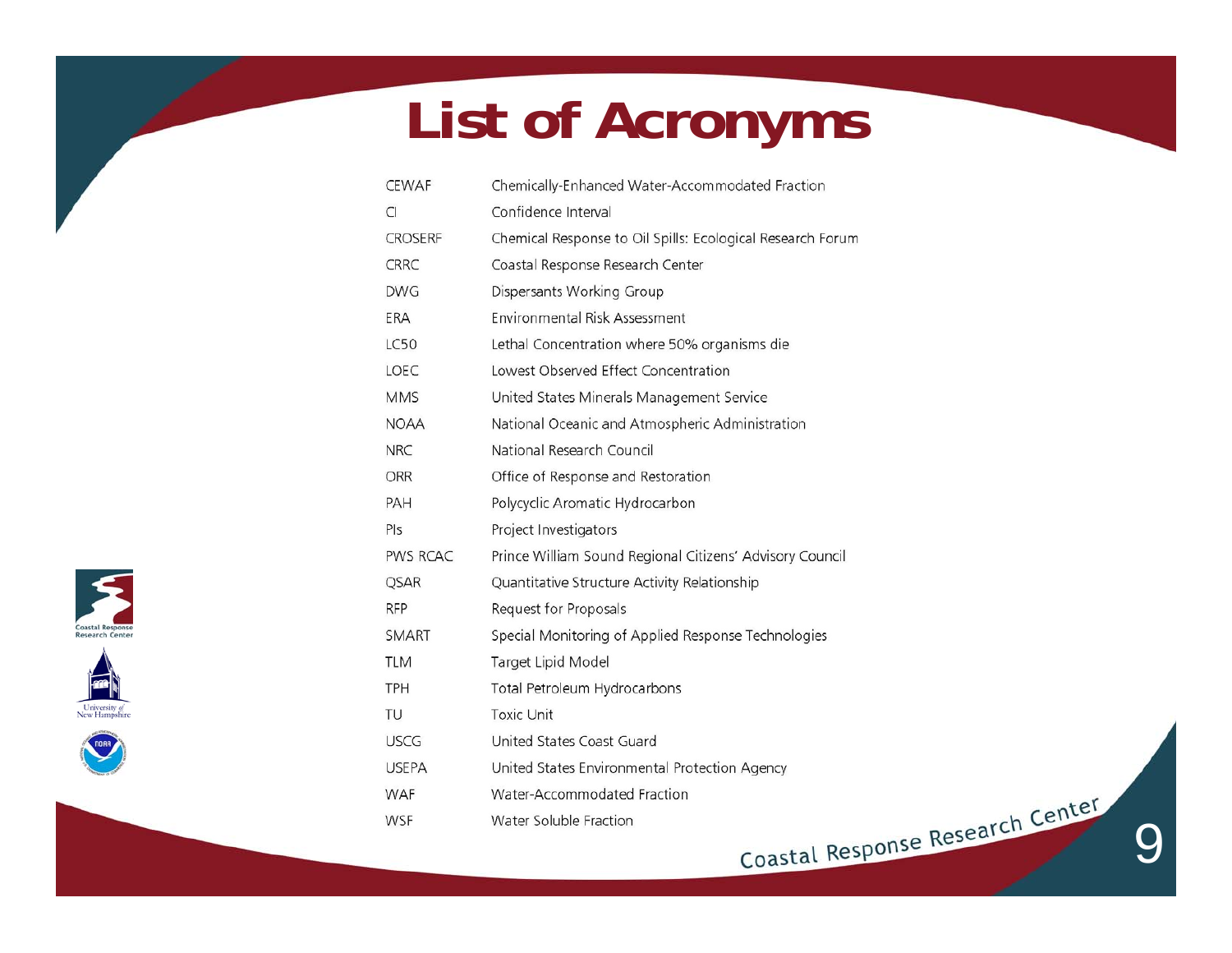## **Overall CRRC Mission**

- **Develop new approaches to spill response and restoration through research/synthesis of information**
- **Serve as a resource for ORR and NOAA**
- **Serve as a hub for spill research, development, and technical transfer**

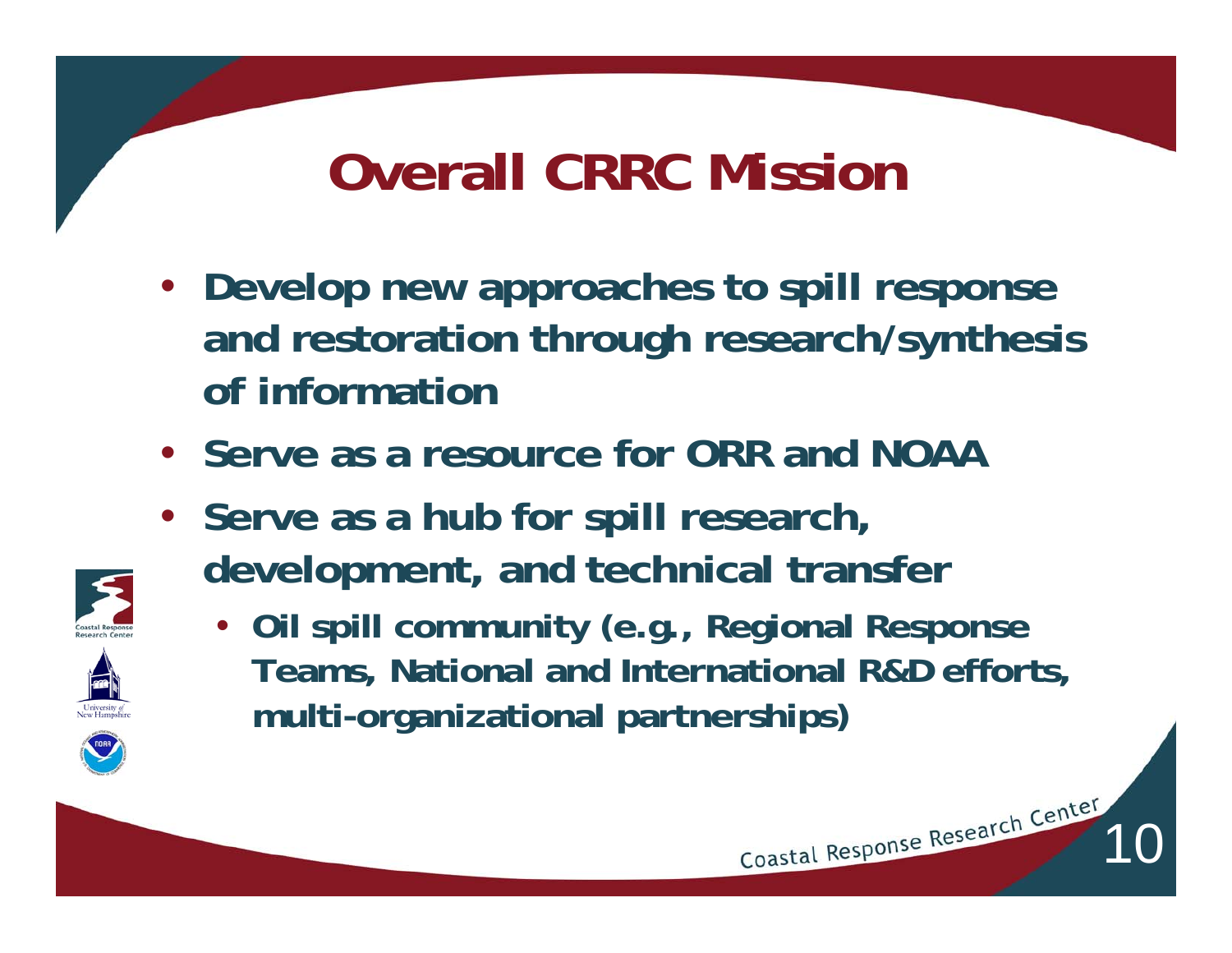# **CRRC's Strategic Plan**

- **3-5 year horizon starting in 2007**
- **Three topics of CRRC focus**
	- **Dispersant use**
	- **Submerged oil**
	- •**Oil-in-Ice**
- $\bullet$ **Within each topic, three areas of emphasis**

- **Injury Assessment**
- •**Integrated Modeling and Ocean Observing**
- **Human Dimensions**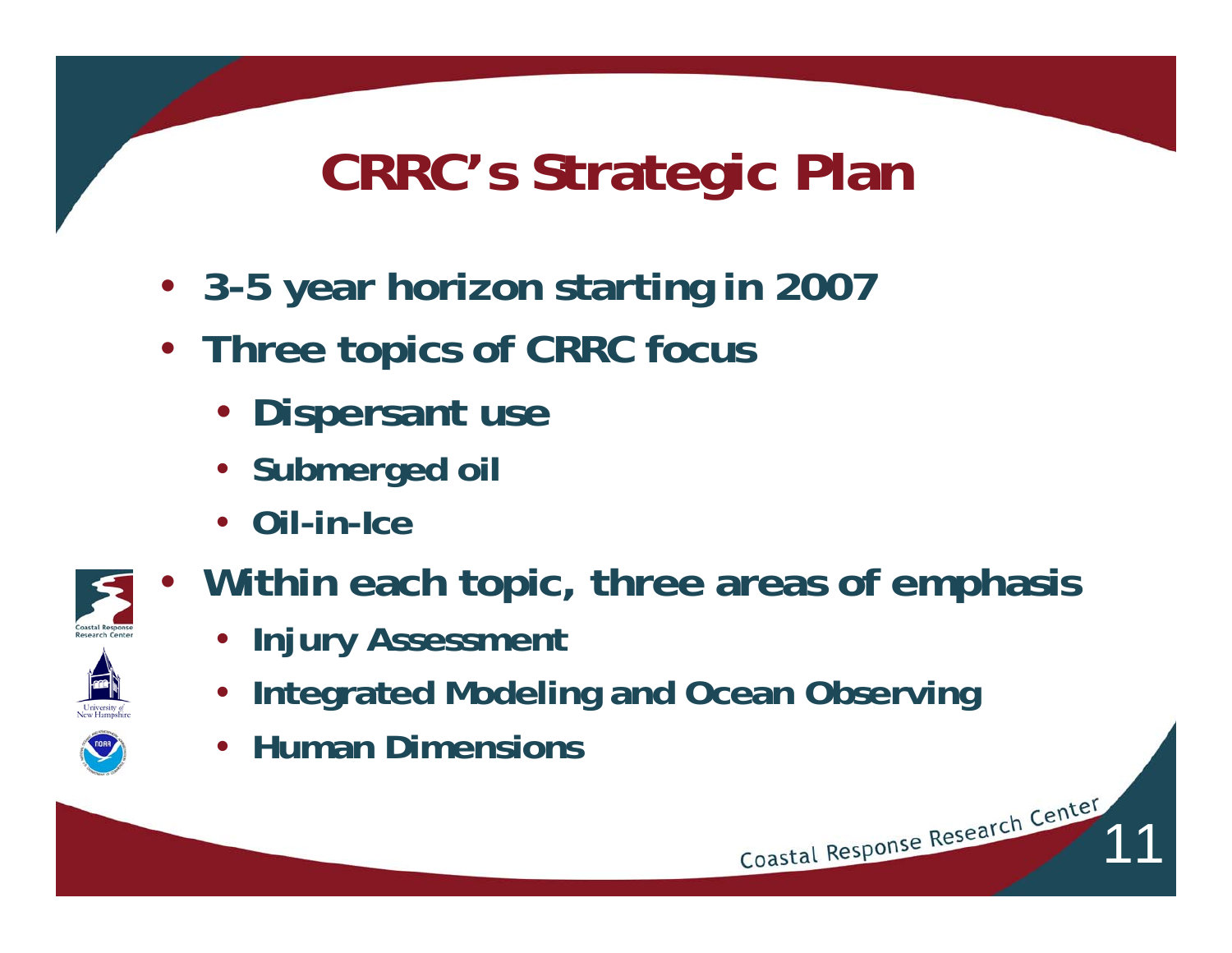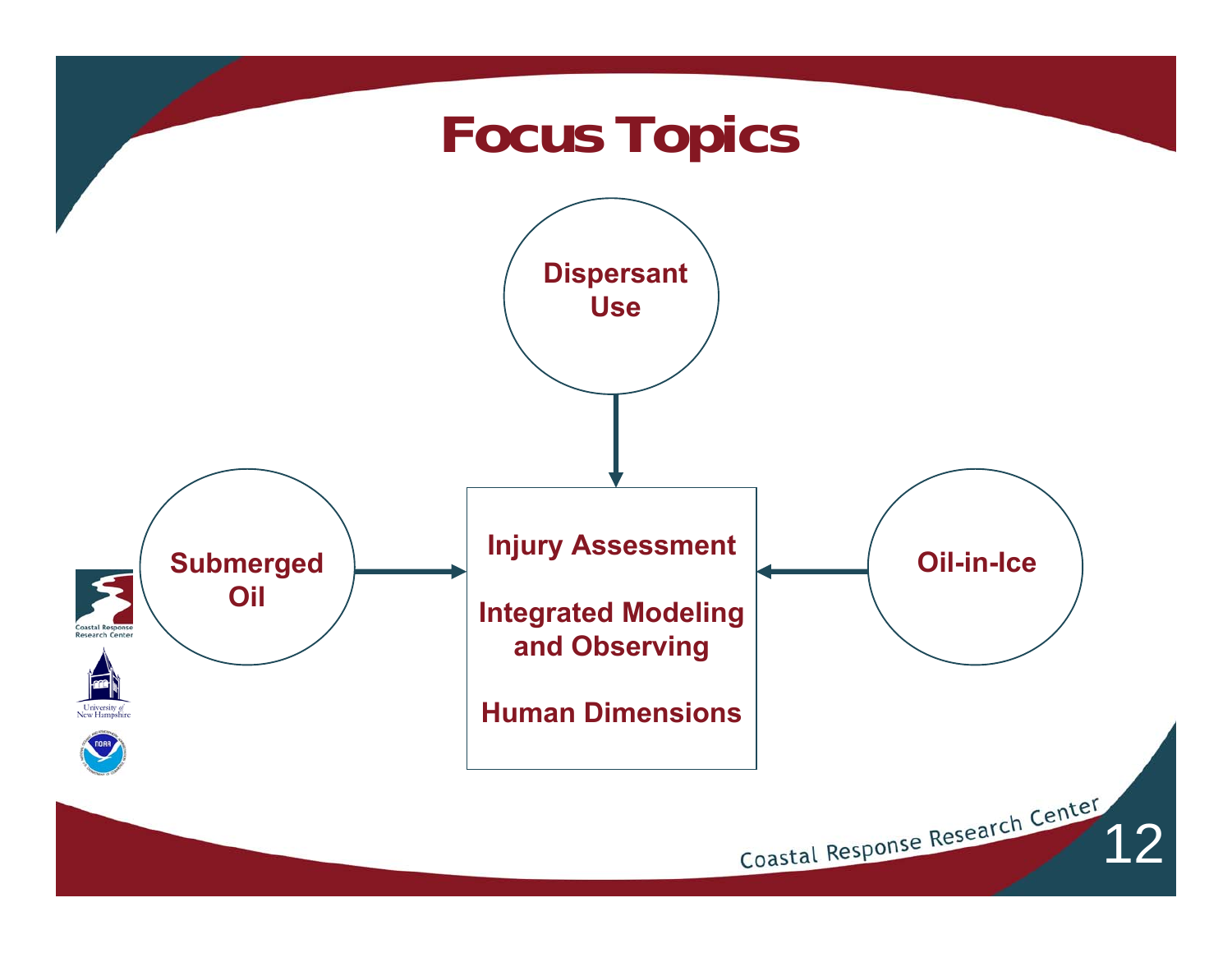## **Dispersants Reminder**

- **Why consider using dispersants in the first place?**
- **Chemistry**
- $\bullet$ **Exposure-Effects**
- $\bullet$ **History**







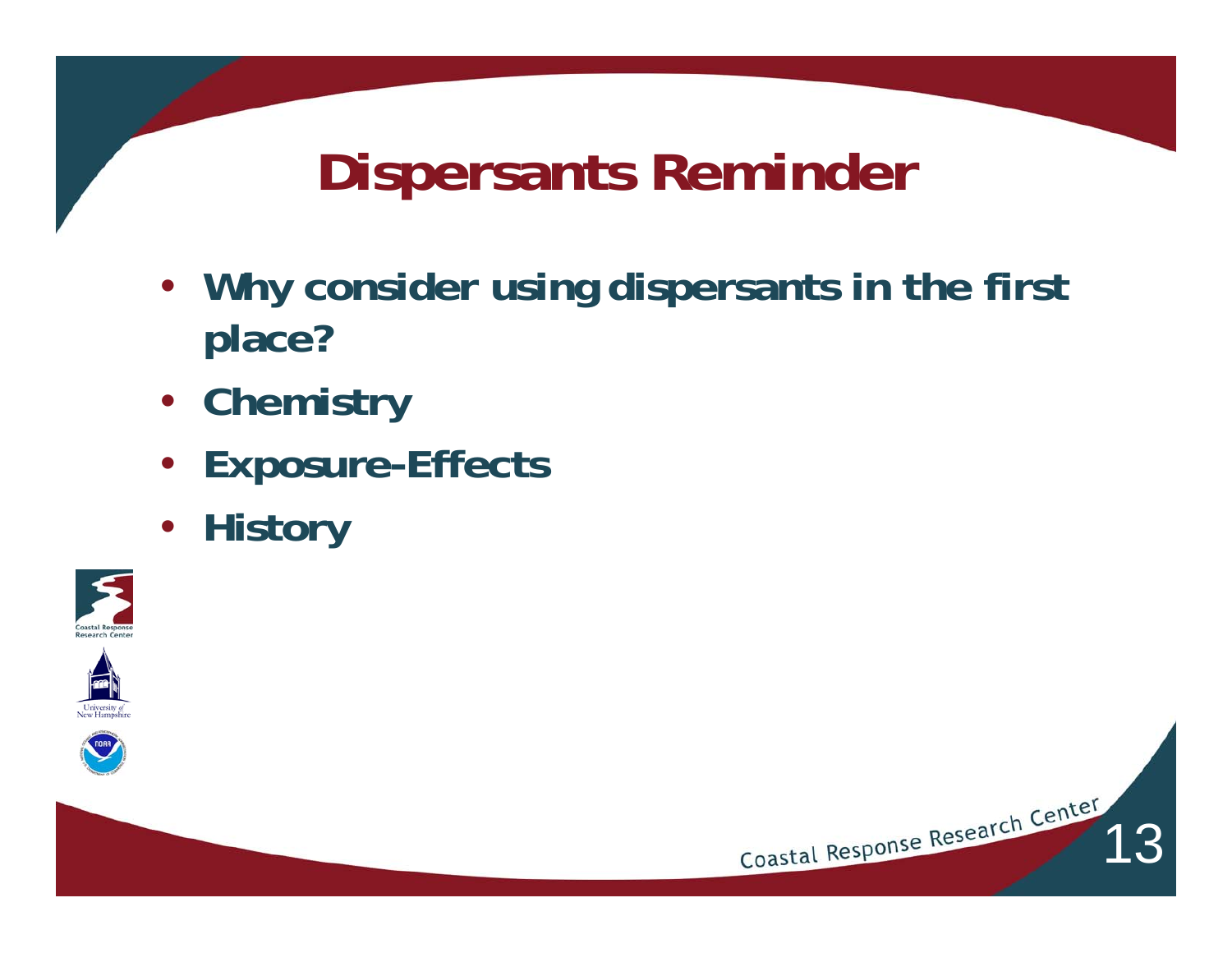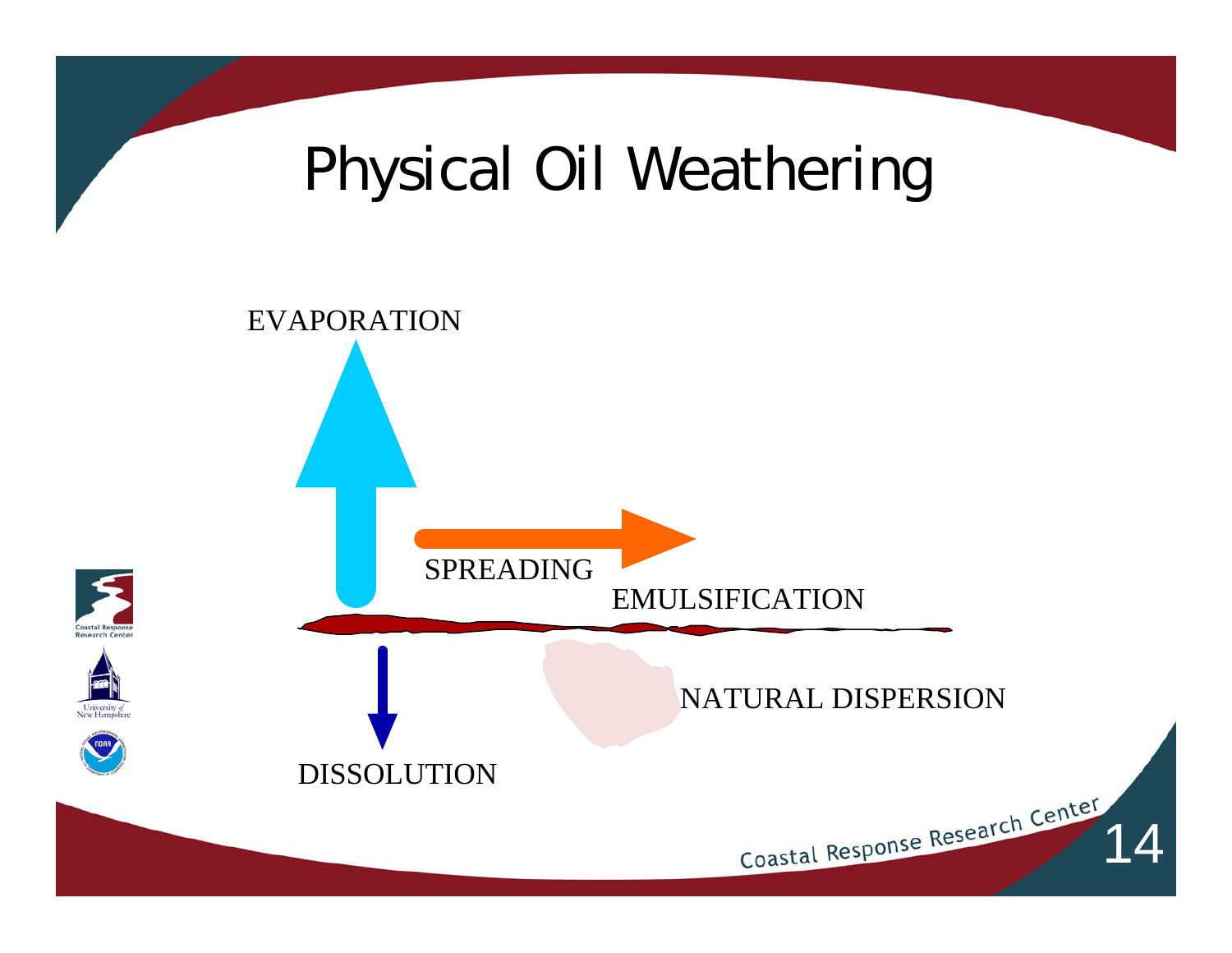# Why Treat Oil Spills in Open Water?

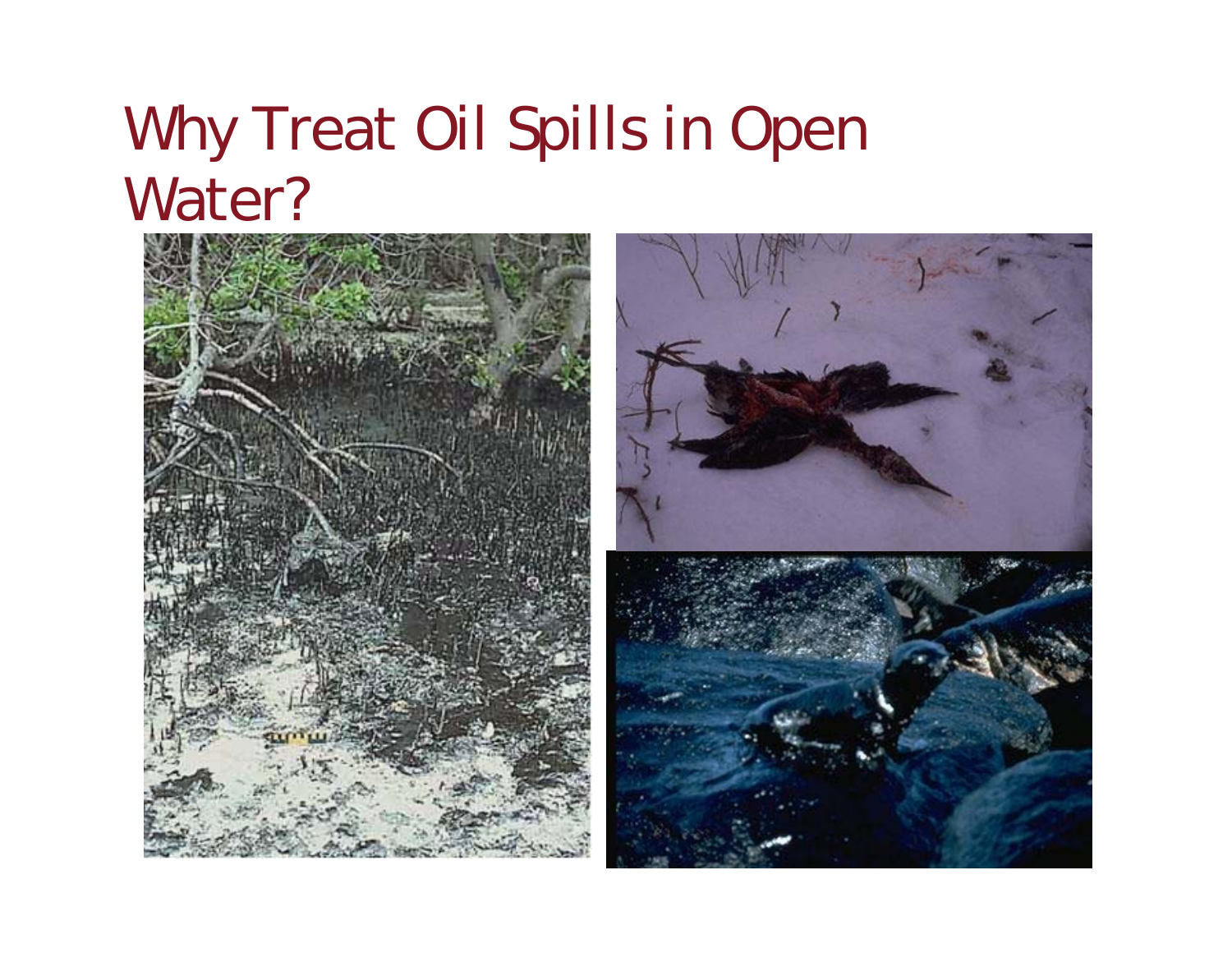# **Response Options?**

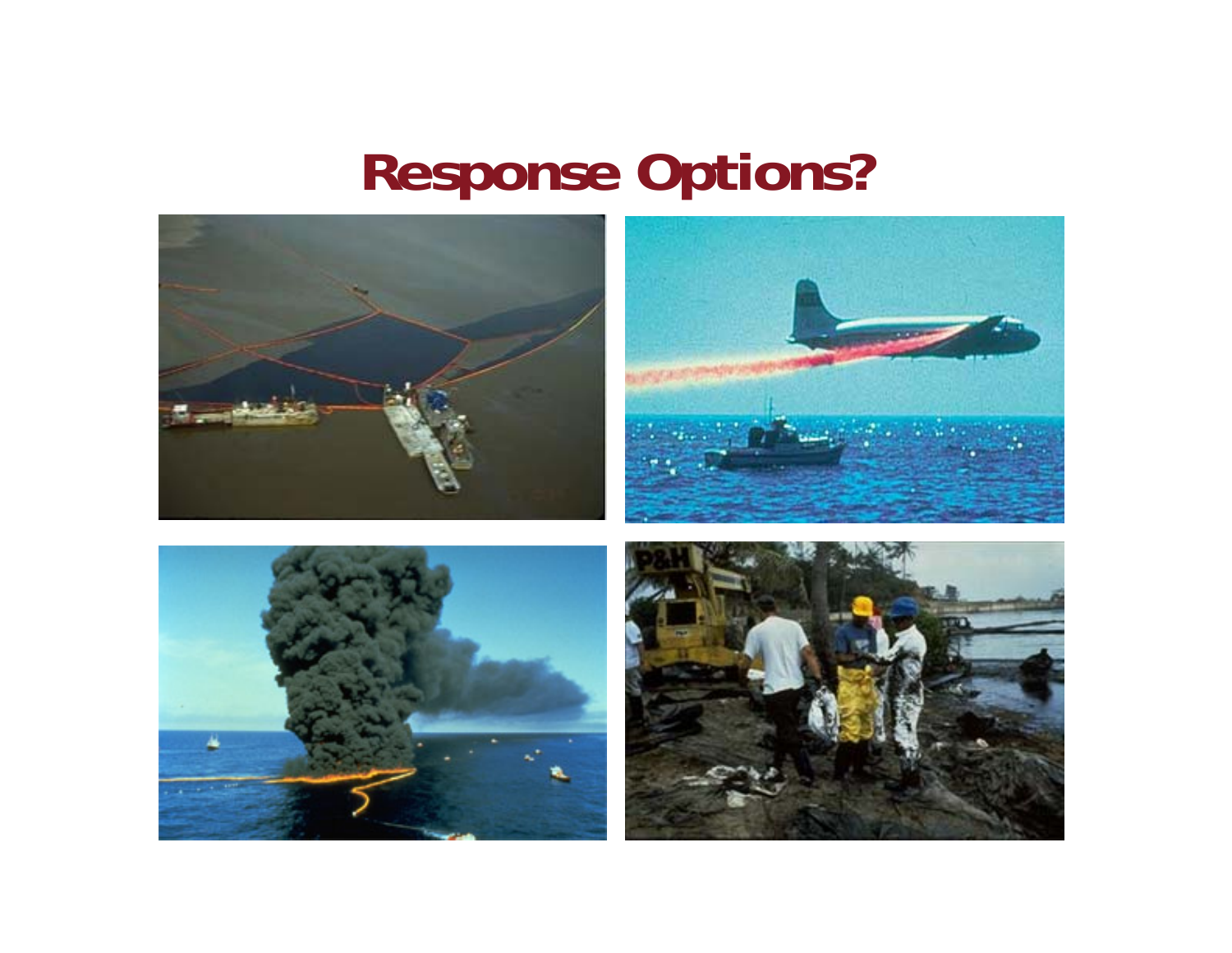#### **Surfactants**

- • **Dispersants are simply surfactants dissolved in solvent**
	- **Surfactants reduce interfacial tension between water and oil, permitting oil to break into tiny droplets**
- $\bullet$ **Dispersants enhance natural processes**



•

 **Ultimate fate of oil spilled in marine environment is biodegradation**



• **Dispersion is thought to enhance rate of natural biodegradation by significantly increasing the surface area of spilled oil**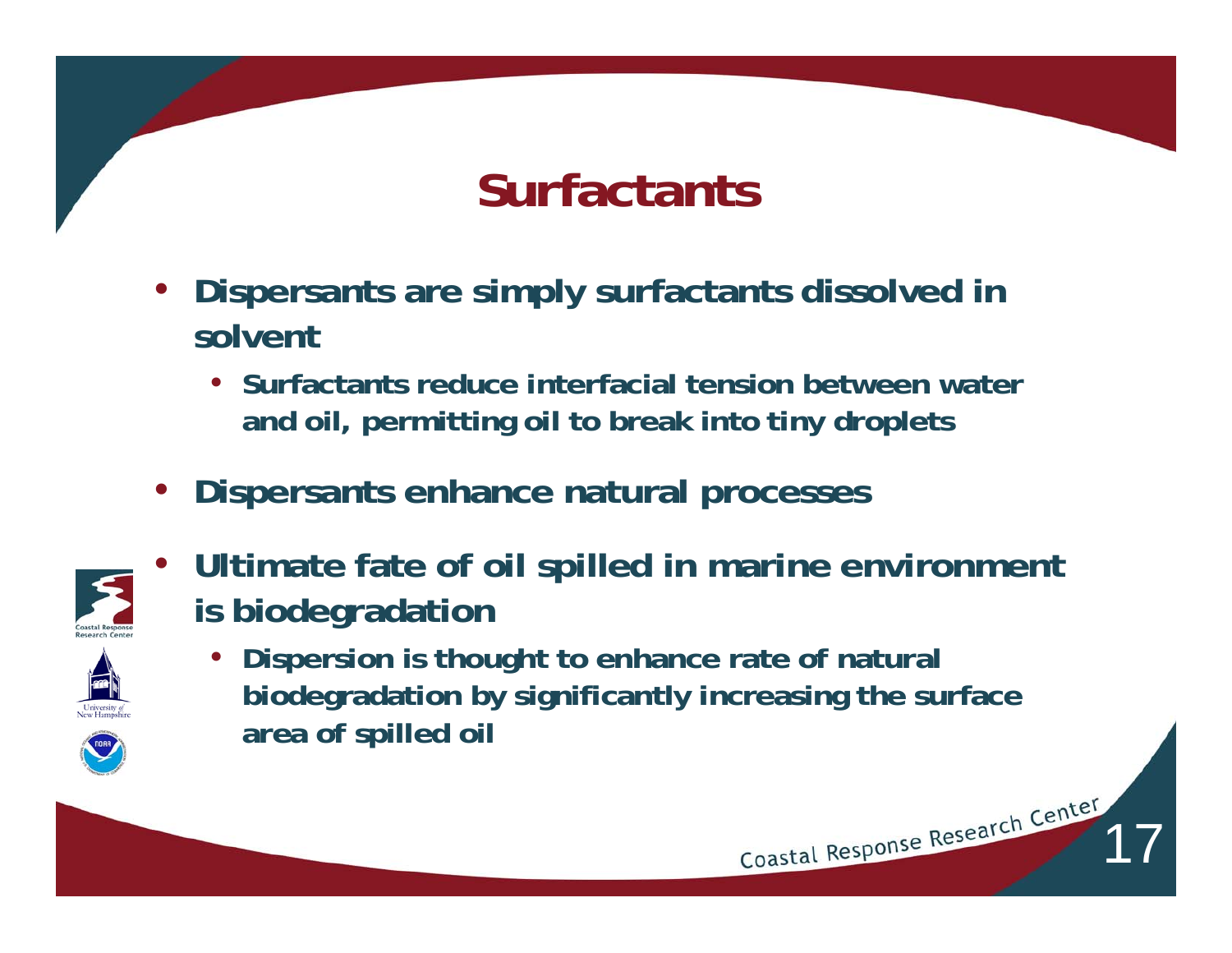#### **Dispersant Mechanism**





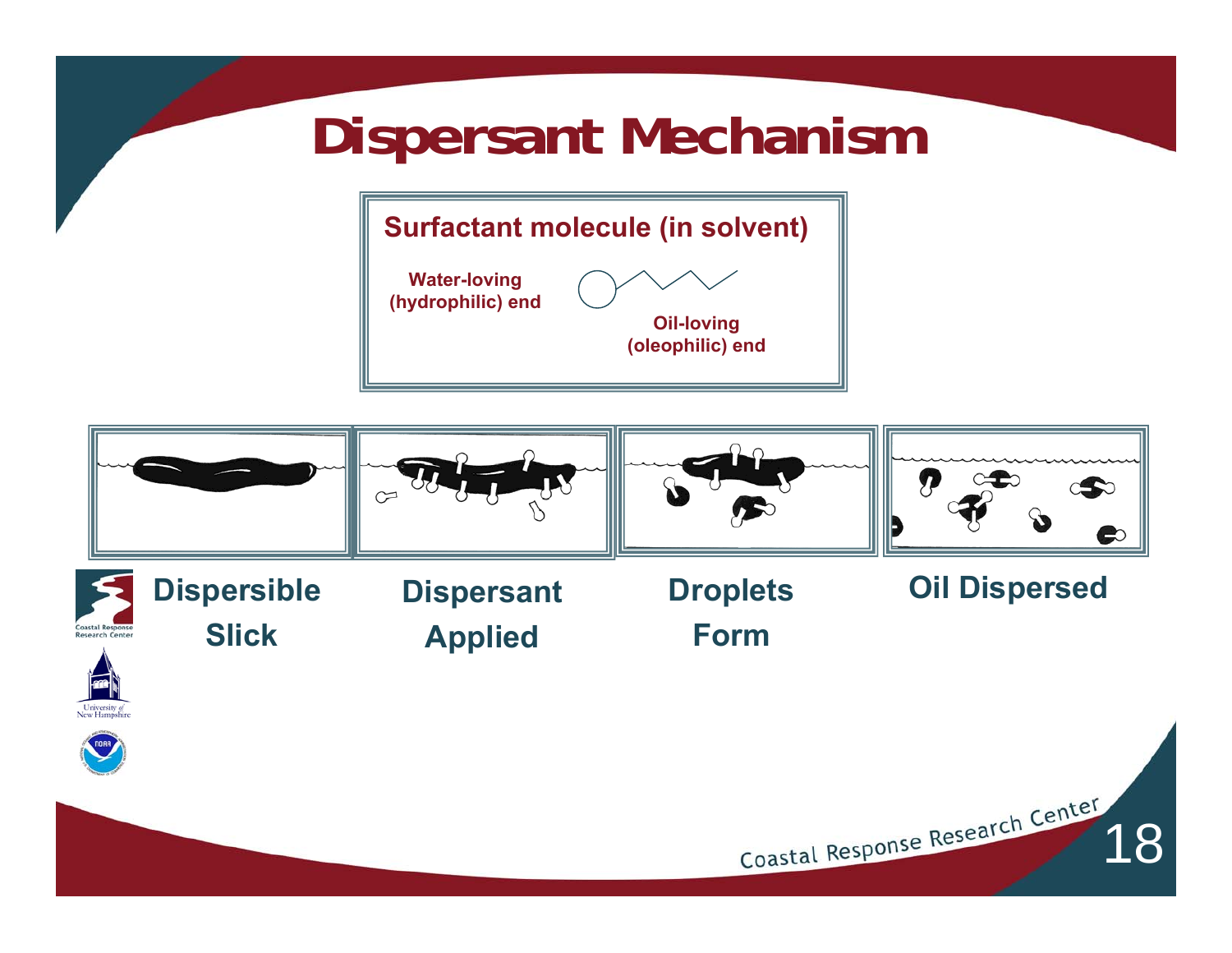#### How Do Dispersants Work?



One end of each dispersant molecule 'chain' attaches to water molecules while the other end of the 'chain' attaches to the oil droplets.



A little energy from wind and<br>waves breaks the oil slick into smaller oil droplets surrounded<br>by dispersant molecules as shown.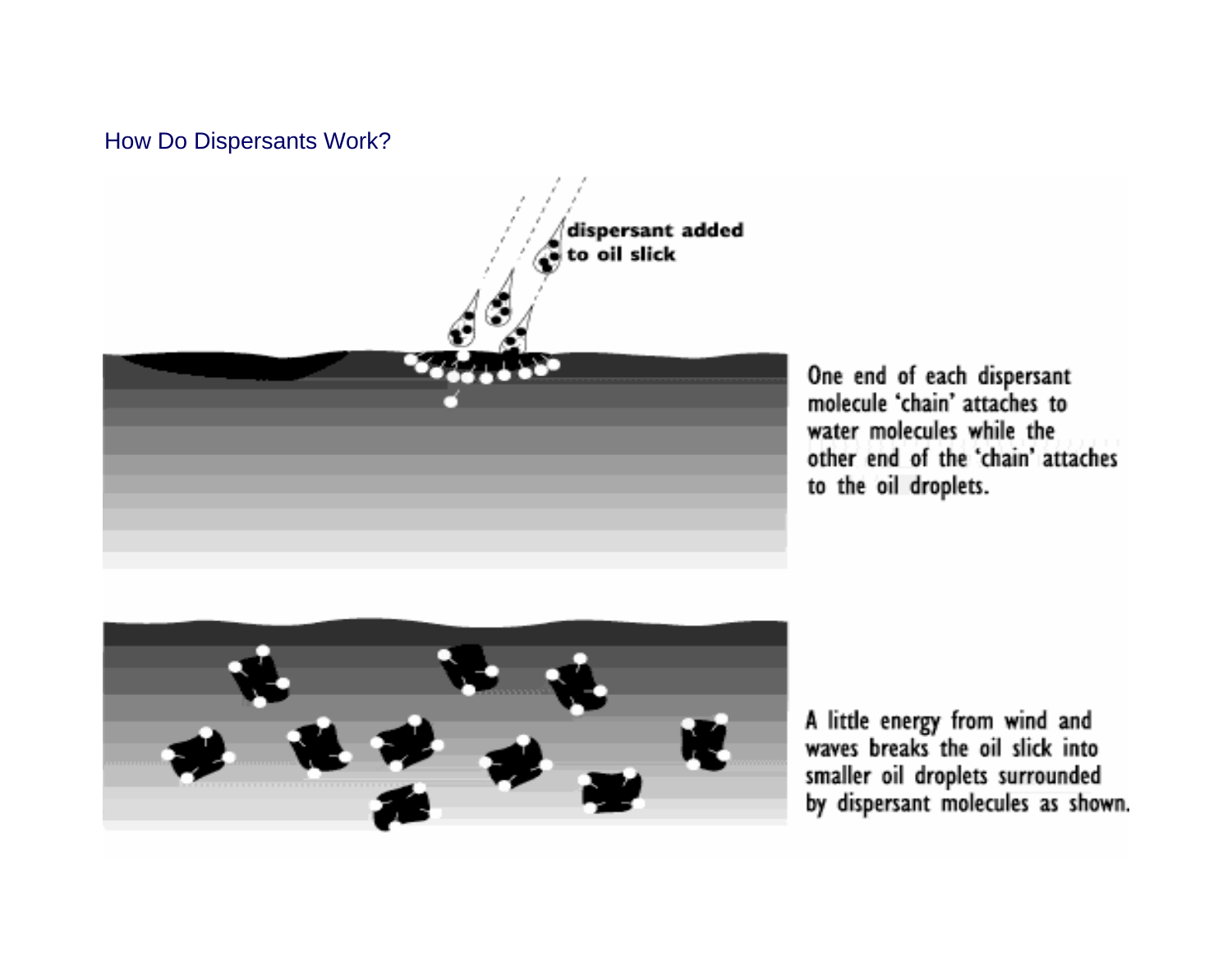**From NRC 2005. Oil Spill Dispersants: Efficacy and Effects**



**FIGURE 3-2 Orientation of surfactants at oil-water interface in dispersed oil droplets. Surfactant A is sorbitan monooleate (a.k.a., Span 80; HLB ≈ 4.3); surfactant B is ethoxylated (E20) sorbitan monooleate (a.k.a., Tween 80; HLB ≈ 15).**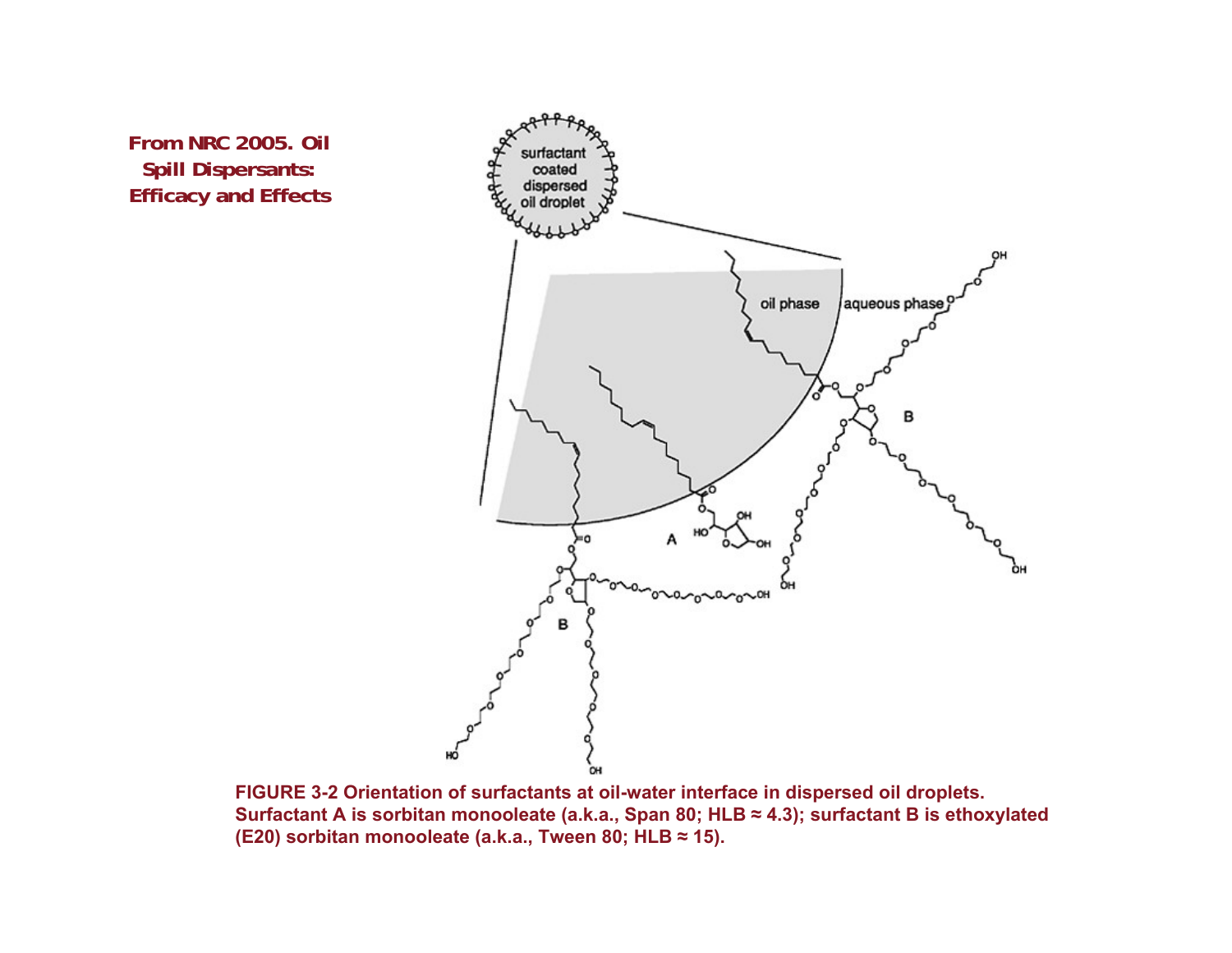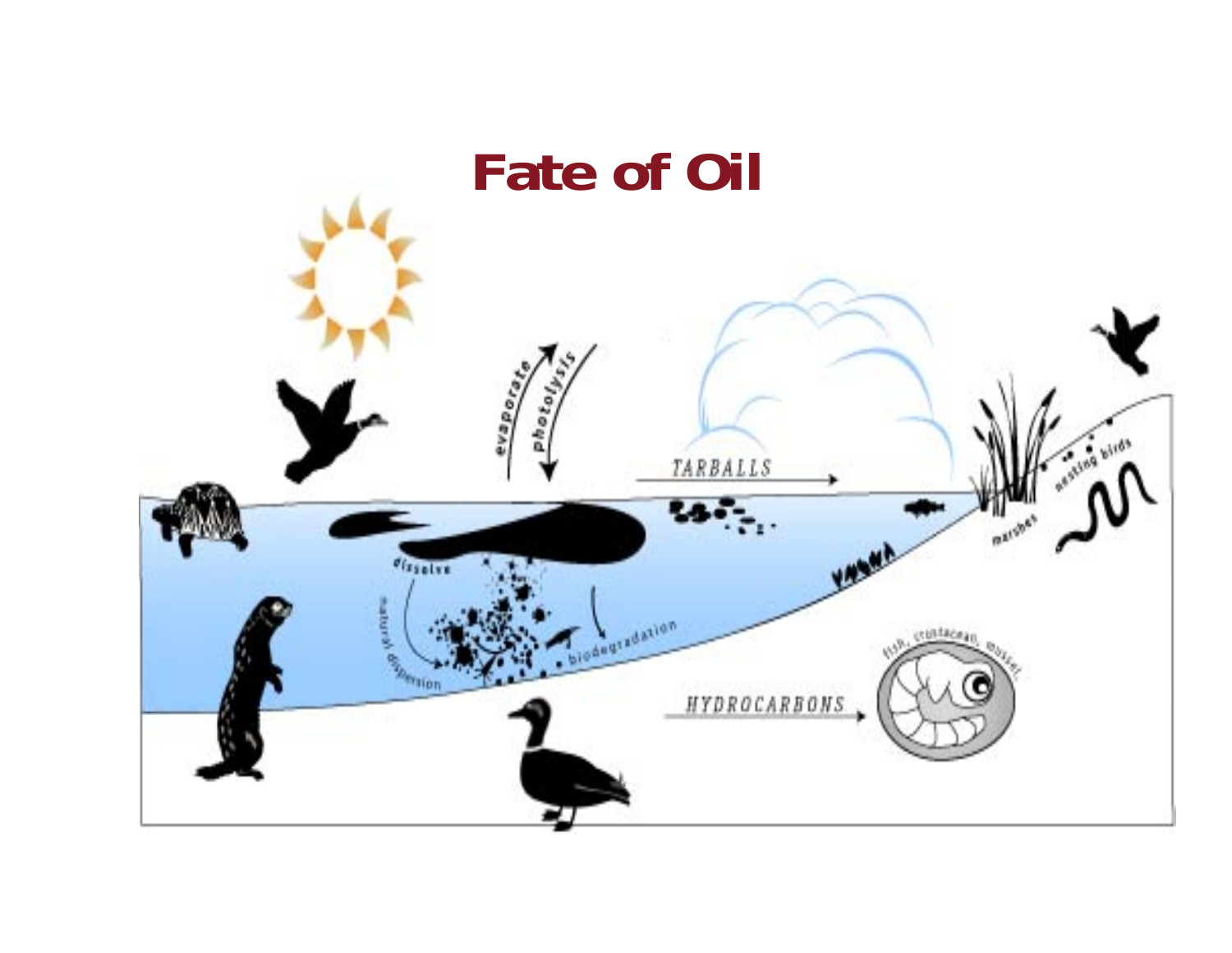# **Exposure Pathways**

- **Location of resources at risk (water depth, oil type, duration)**
- **Direct physical contact or chemical toxicity (bioassimilation of contaminants through ingestion or water exposure)**
- **Oil type**
- **Sea conditions**



- • **Three phases: particulate, oil droplets, and dissolved water accommodated fraction (WAF)**
	- •**Concentration**
	- •**Duration**

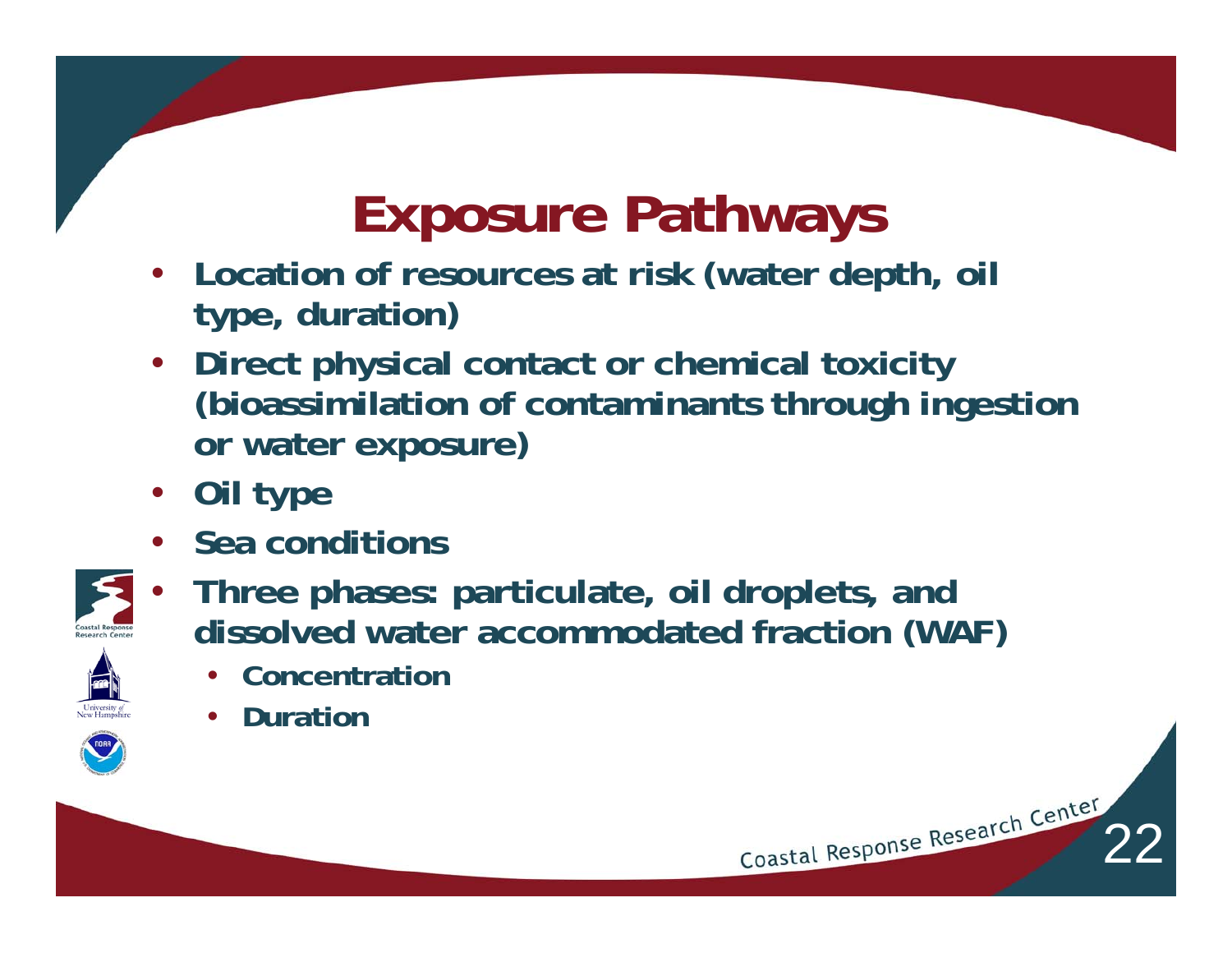#### **Interpreting Toxicity Difficult Task**

- • **Laboratory studies**
	- •**Nominal concentrations**
	- **Exposure regime**
		- **Continuous**
		- **Spiked**
		- **Phase of Oil**
	- **Lethal and sublethal impacts**
- **Test species – different sensitivities**
- • **Field-scale studies**
	- •**Expensive**
	- •**Demonstrate sublethal effects and delayed mortality**

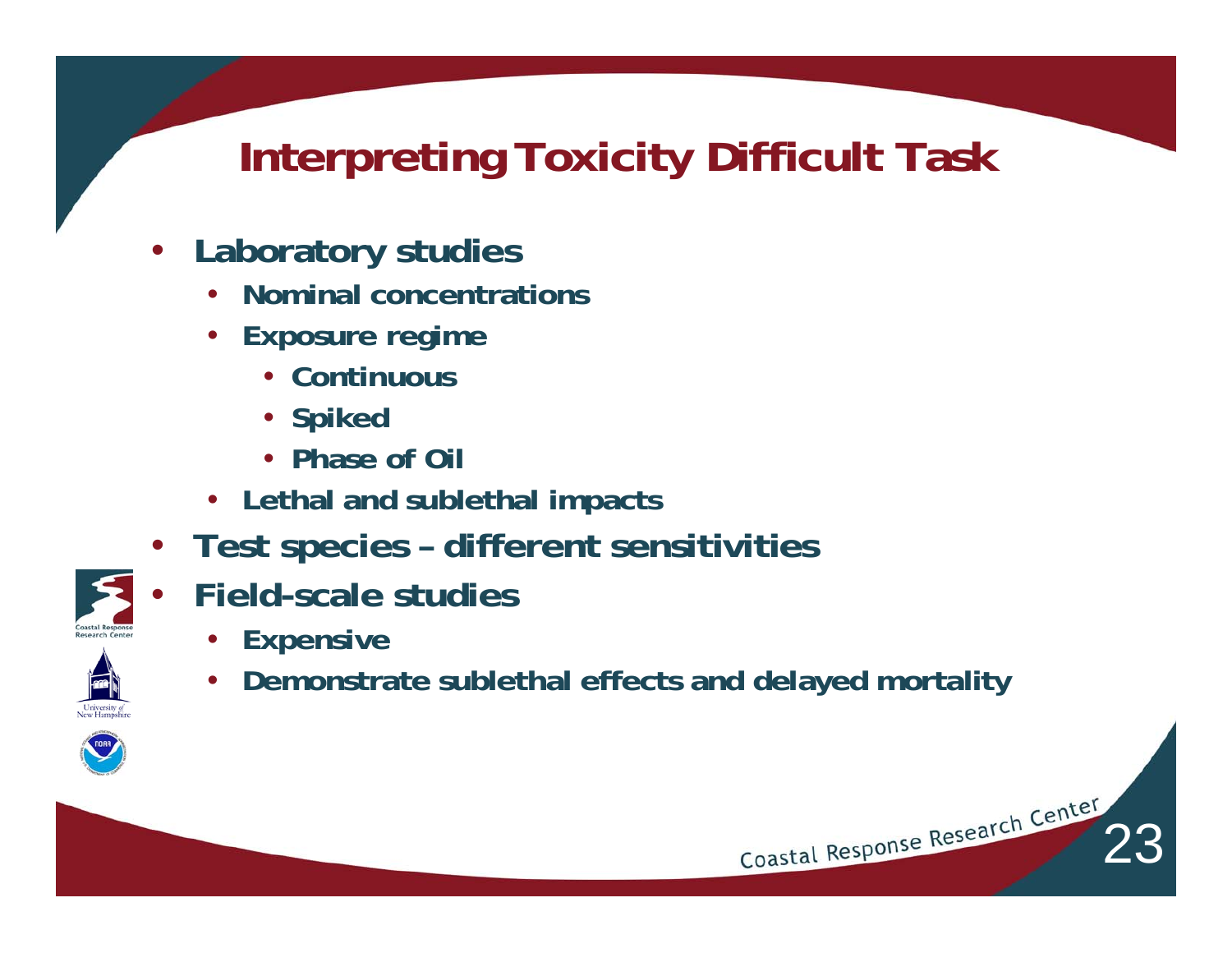#### **Species Sensitivities to Oil**



University<br>New Hampsh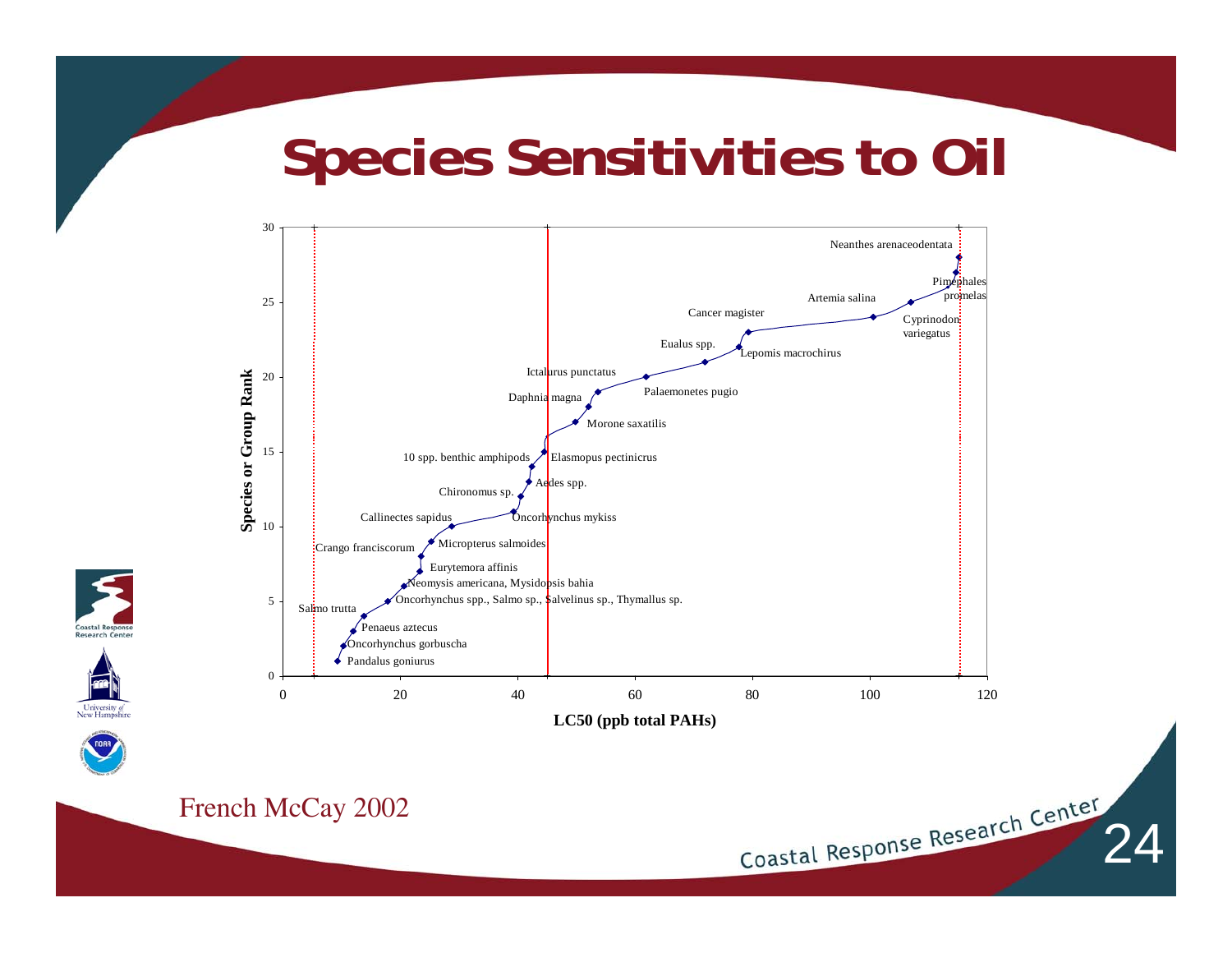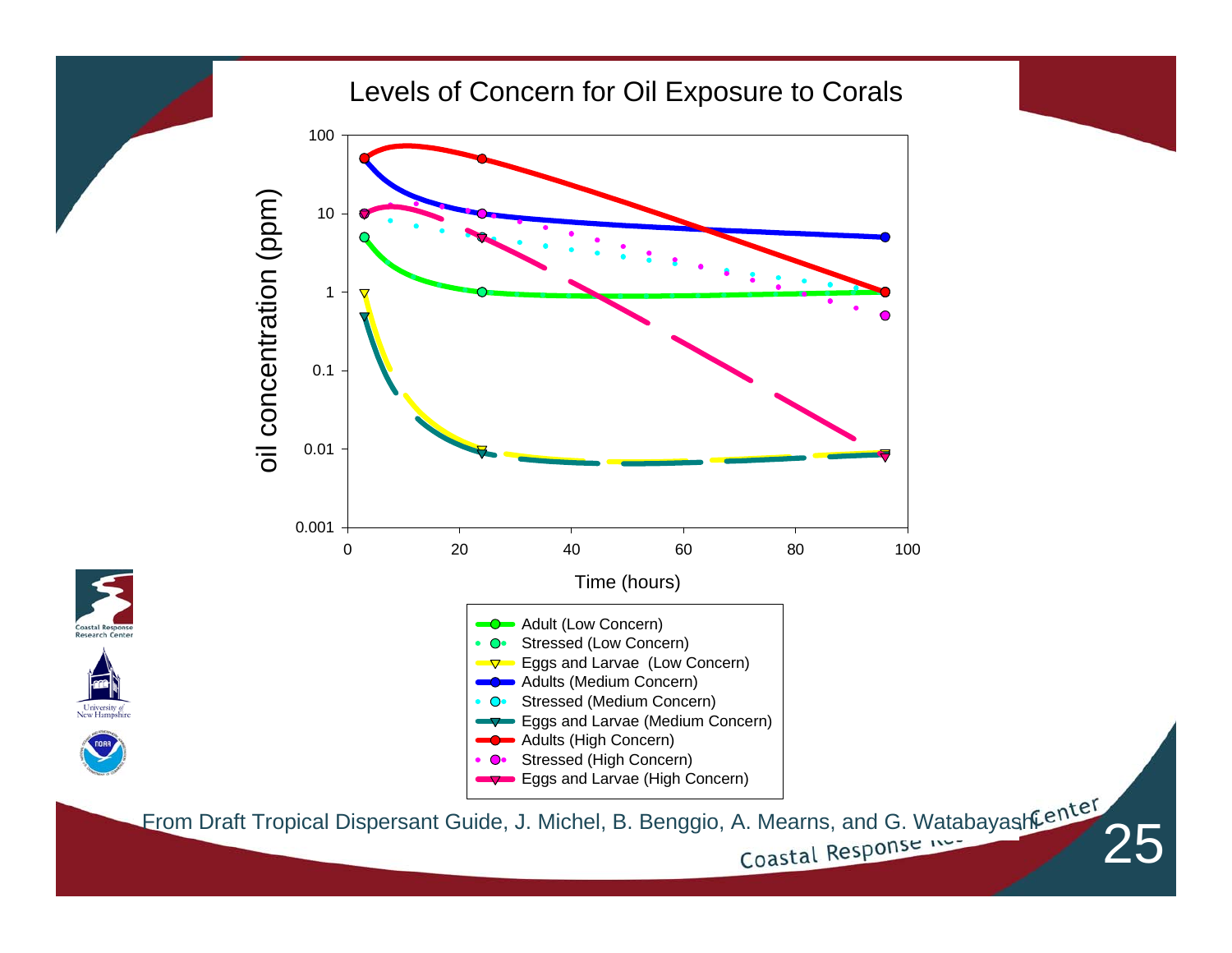

#### **Species**





-Comparison of the toxicity (mean LC50 for 96-hour exposures, except for oyster larvae which is a 48-hour exposure) for spiked exposure regimes using fresh crude oil (Kuwait, Forties, Prudhoe Bay, and Venezuela) and Corexit 9500. Data are from Clark et al. (2001), Fuller and Bonner (2001), and Wetzel and Van Fleet (2001).

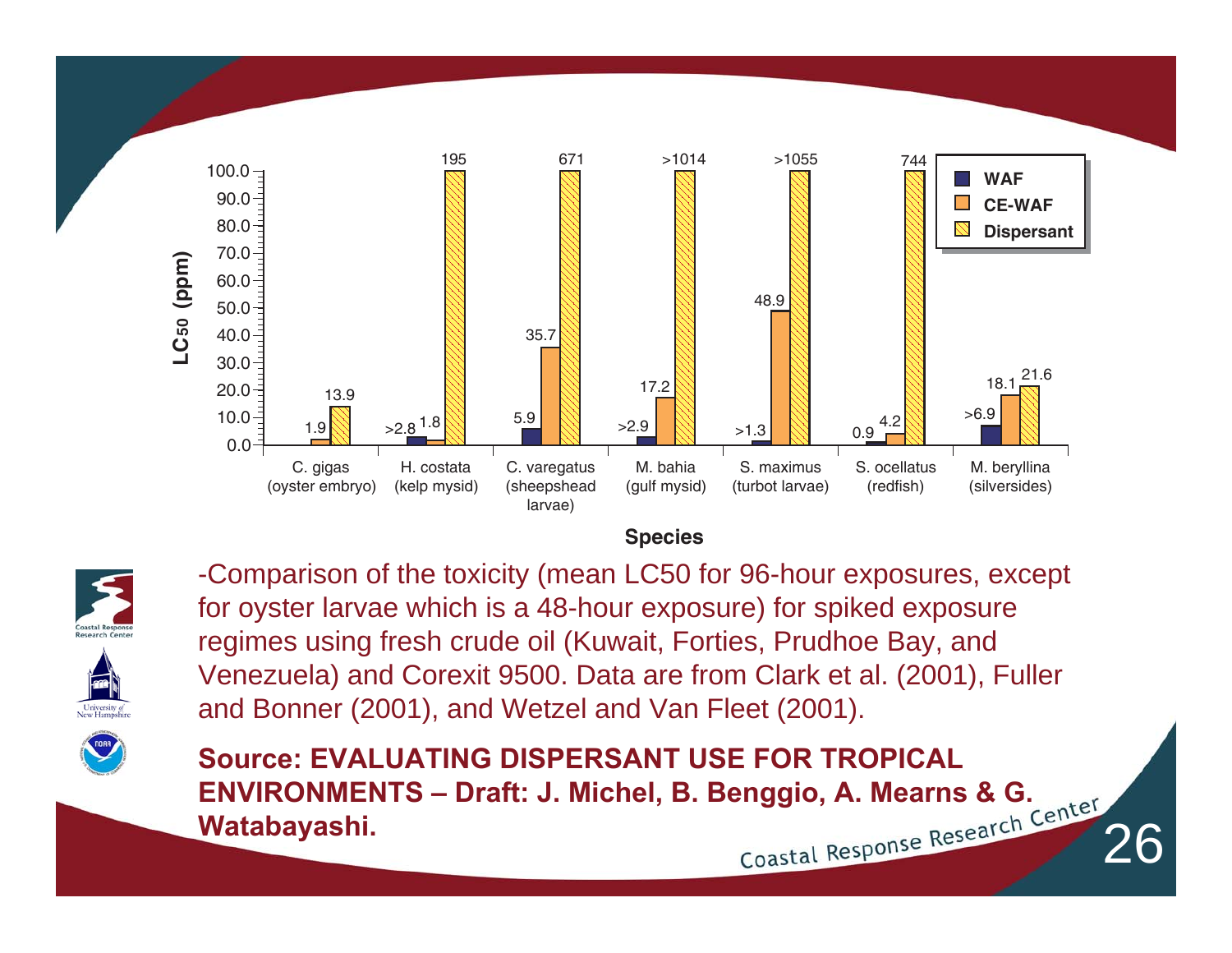# **Chronic Toxicity and Delayed Effects**

- •**Areas of current research**
- **Environmentally realistic exposures**
- **Measurements of individual PAH analytes and TPH instead of nominal concentrations**
	- •**better links exposure to effects**
- **Three phases of oil exposure: is this important?**
- •**Measurements of bioaccumulated PAHs**
- •**Mechanisms of toxicity**
- • **Extrapolating laboratory studies to populationlevel effects**

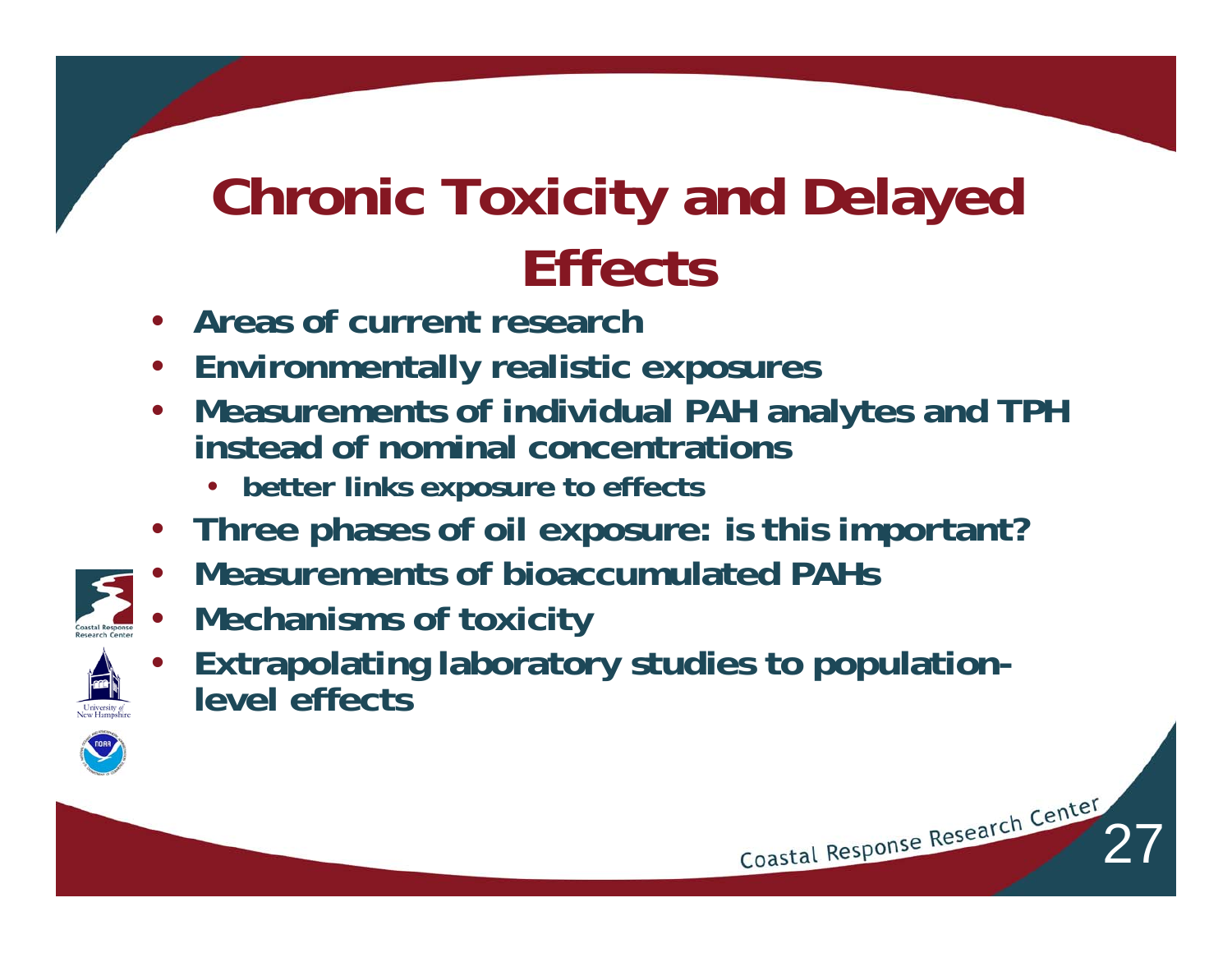# **History of Dispersant Use**

- • **Early generation: degreasers, highly toxic** *Torrey Canyon* **(1967) and** *Amoco Cadiz (1978* **)**
- **Newer formulations, "less toxic"**
- $\bullet$ **1989 First NRC Study, research recommendations**
- •**1990's SMART Protocol Developed**
- •**1994 - 2000; CROSERF**
- •**Ecological Risk Assessments (ERA) 1998 - Today**
- • **2005 Update to 1989 Study**
	- •**2006 – PWSRCAC Ban on Dispersants**
- • **1998 to Date: USCG Dispersant Use Rulemaking Process**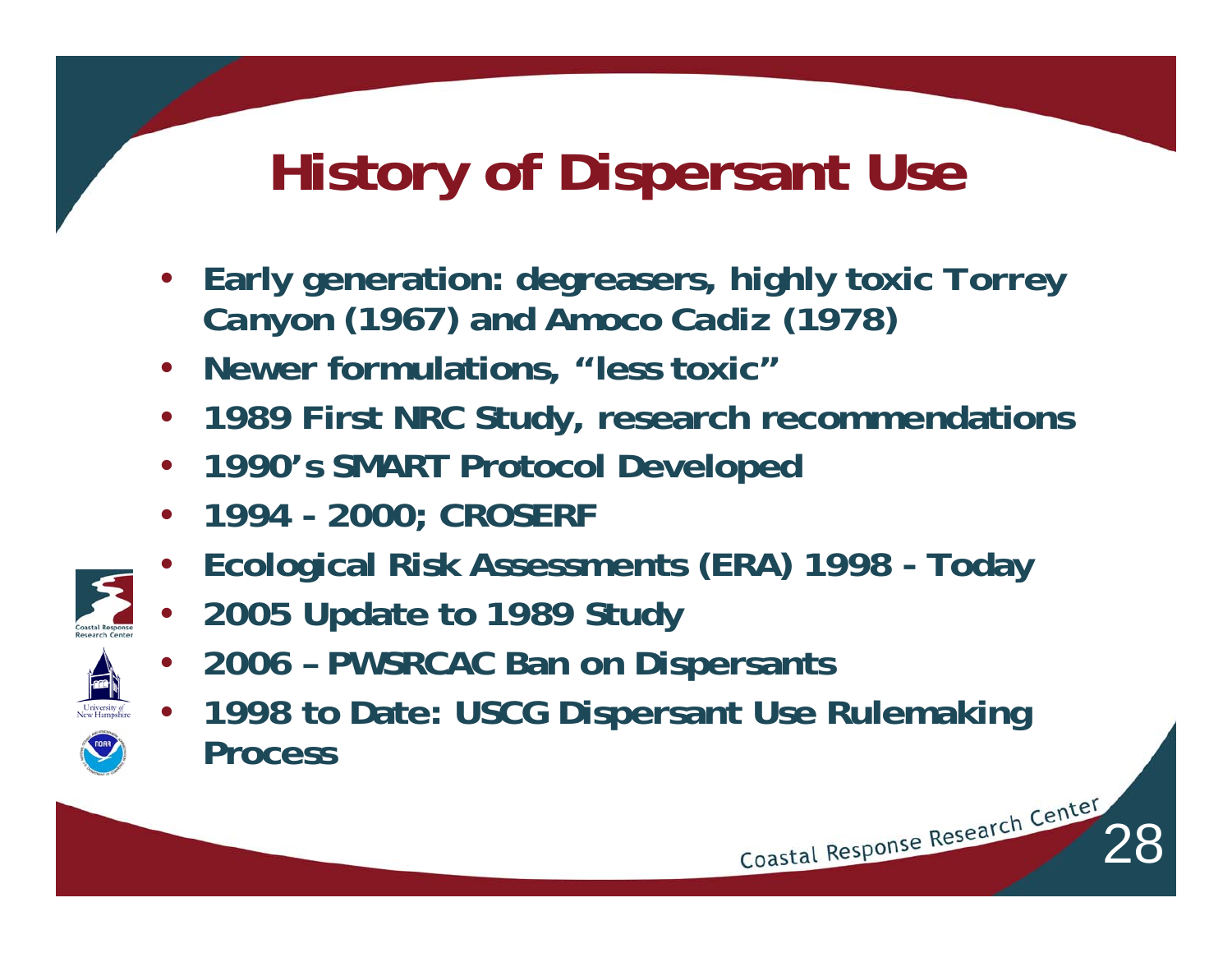# **Recent Dispersant Use - US**

- •*Exxon Valdez* **– 1989**
- • **Gulf of Mexico (1998 – 2004) – 7 uses in "preapproval zone" - > 3 nm from shore, water depth > 10 m**
	- **Pipeline Spill, 2500 bbls (360 tonnes) of S. Louisiana Crude (SLC) (API 38.2)**
	- **Pipeline Spill, 3700 – 7500 bbls (530 – 1070 tonnes) SLC (API 28.6)**
	- **Tanker Collision, 100 bbls (17 tonnes) IFO 180 (API 11.7)**
	- **Pipeline Spill, 2000 bbls (290 tonnes) SLC (API 31.5)**



•

 **Very limited "effectiveness" monitoring other than visual observation.** 



**From NRC 2005. Oil Spill Dispersants: Efficacy and Effects**

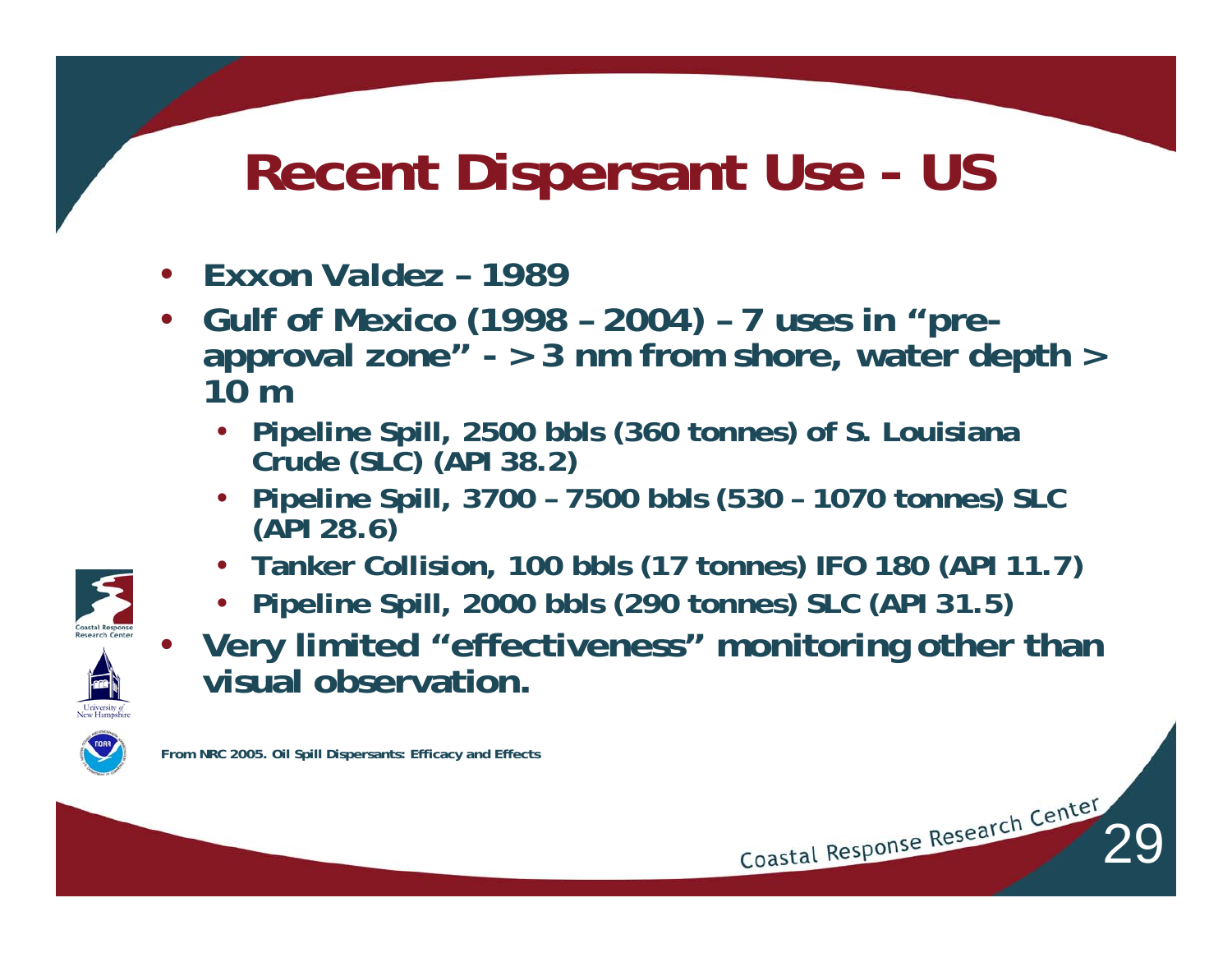#### **Recent Dispersant Use (1995 – 2000): Non-US Spills**

#### **By Region**







Fig. 1. Regional distribution of spills and dispersant use. **(Chapman et al., 2007, MPB)** 

Coastal Response Research Center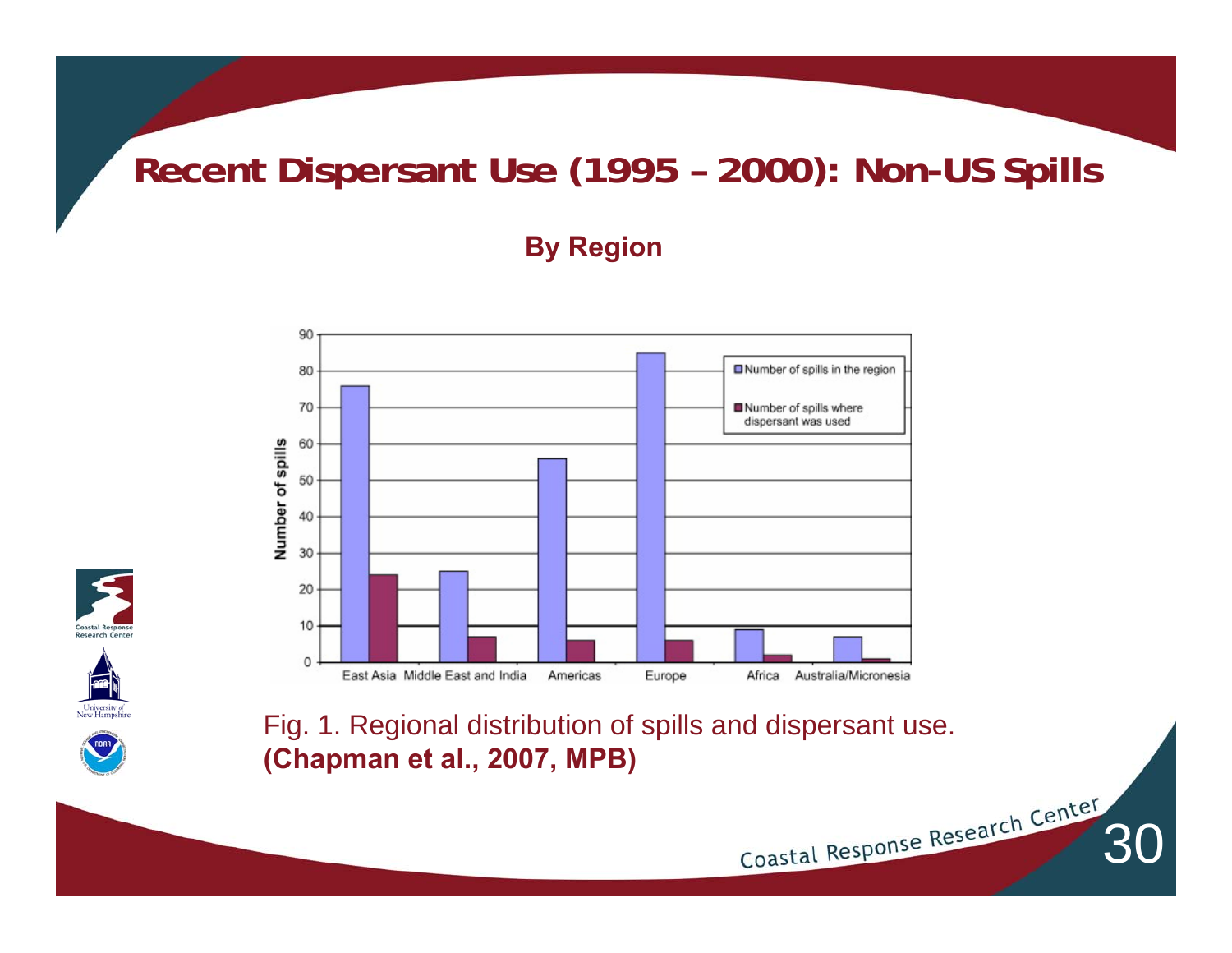#### **Recent Dispersant Use (1995 – 2000): Non-US Spills**

90 80 Number of spills 70 Number of spills where dispersant was used 60 Number of spills 50 40 30 20  $10<sup>°</sup>$  $\mathsf{O}\xspace$ Intermediate Fuel Oil Light Fuels/Diesel Heavy Fuel Oil Crude Oil Other







Fig. 2. Oil-type distribution of spills and dispersant use. **(Chapman et al., 2007, MPB)**

Coastal Response Research Center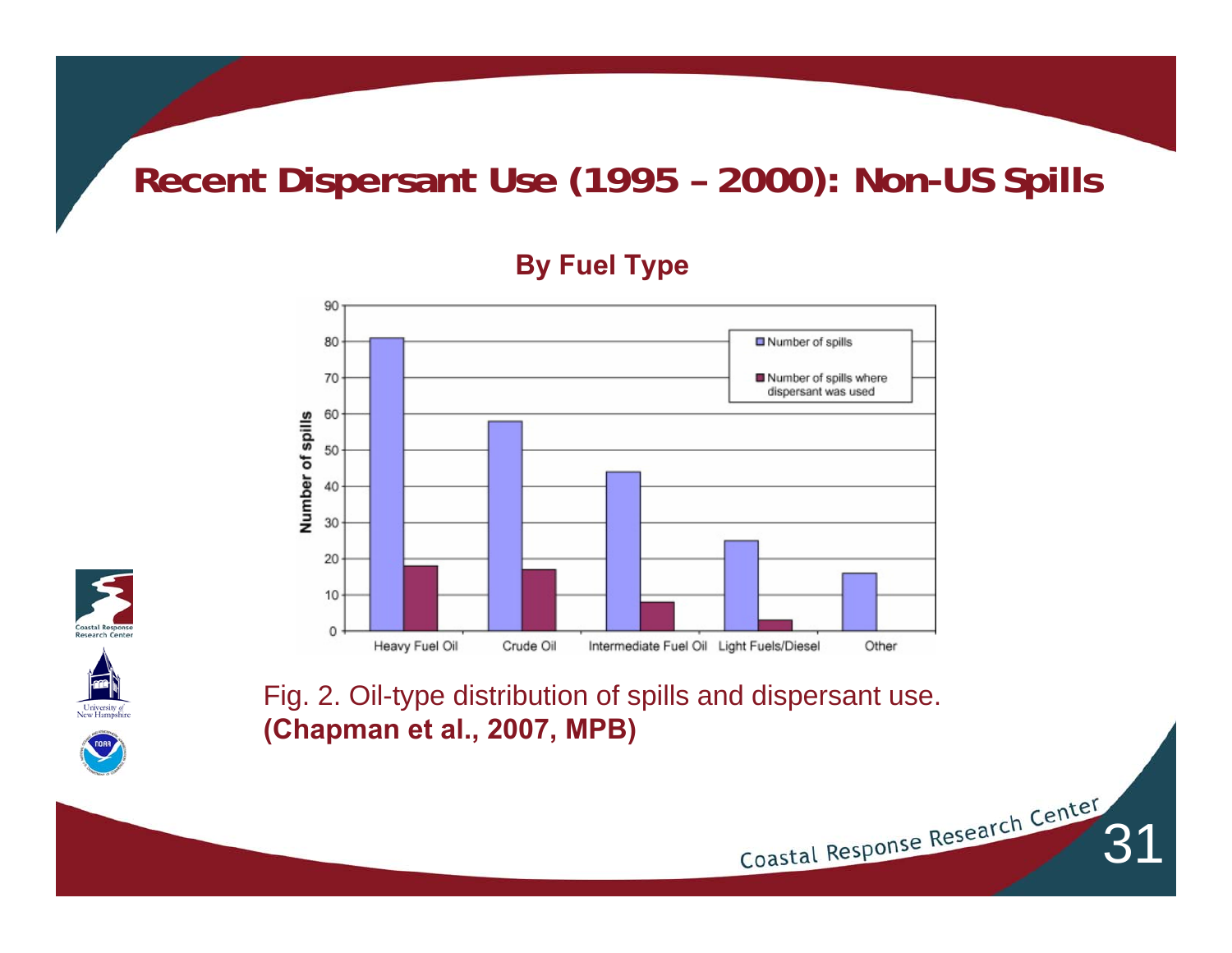

# **NRC Report 2005**







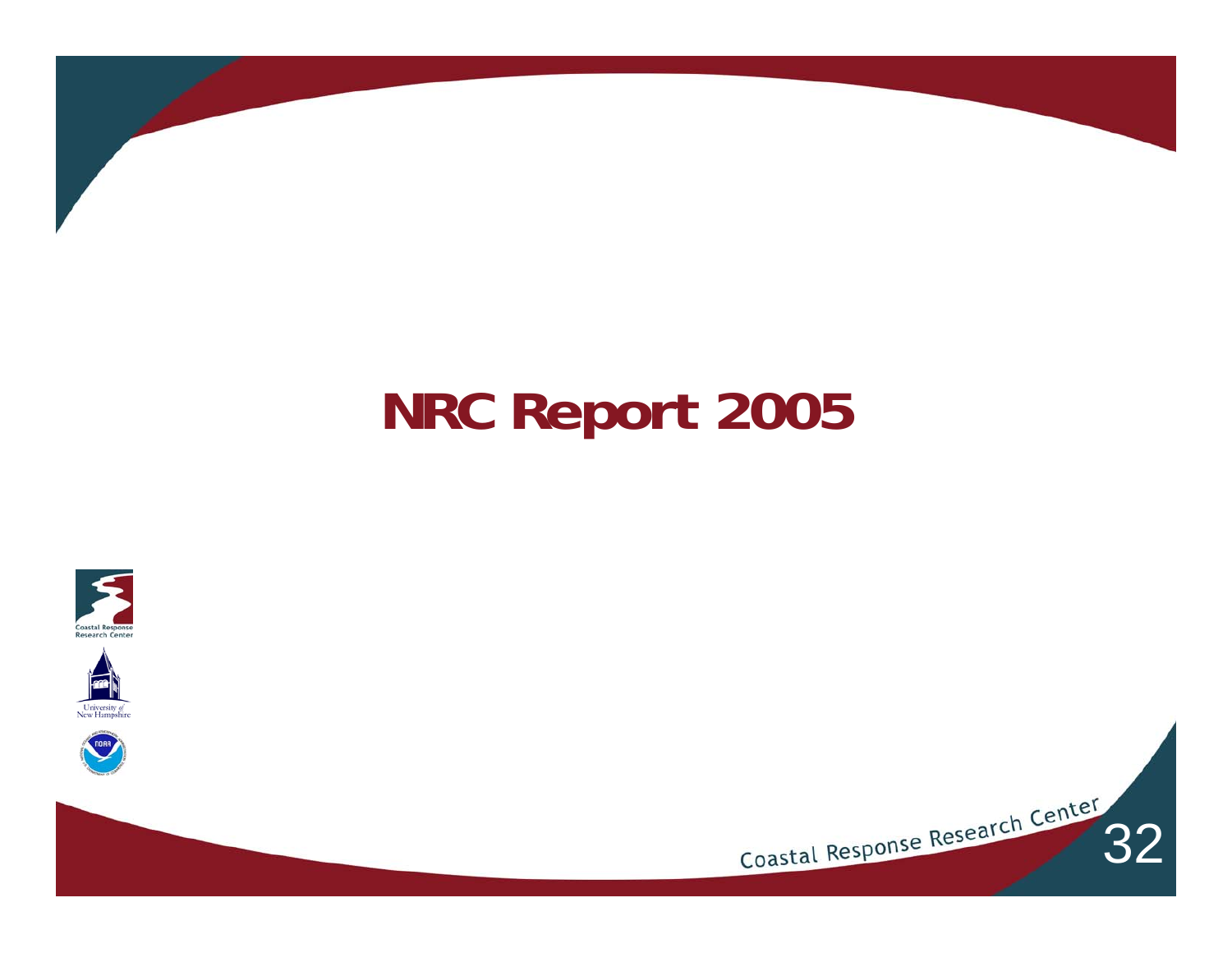## **Dispersants Initiative**

- **NRC report on dispersants efficacy and effects recommended:** 
	- **Integration of research plans**
	- **Need for peer-reviewed information and environmentally-meaningful studies**
	- **CRRC's mission to address national issues related to spills**
		- **Act as a hub for oil spill research**
		- **Foster collaboration**





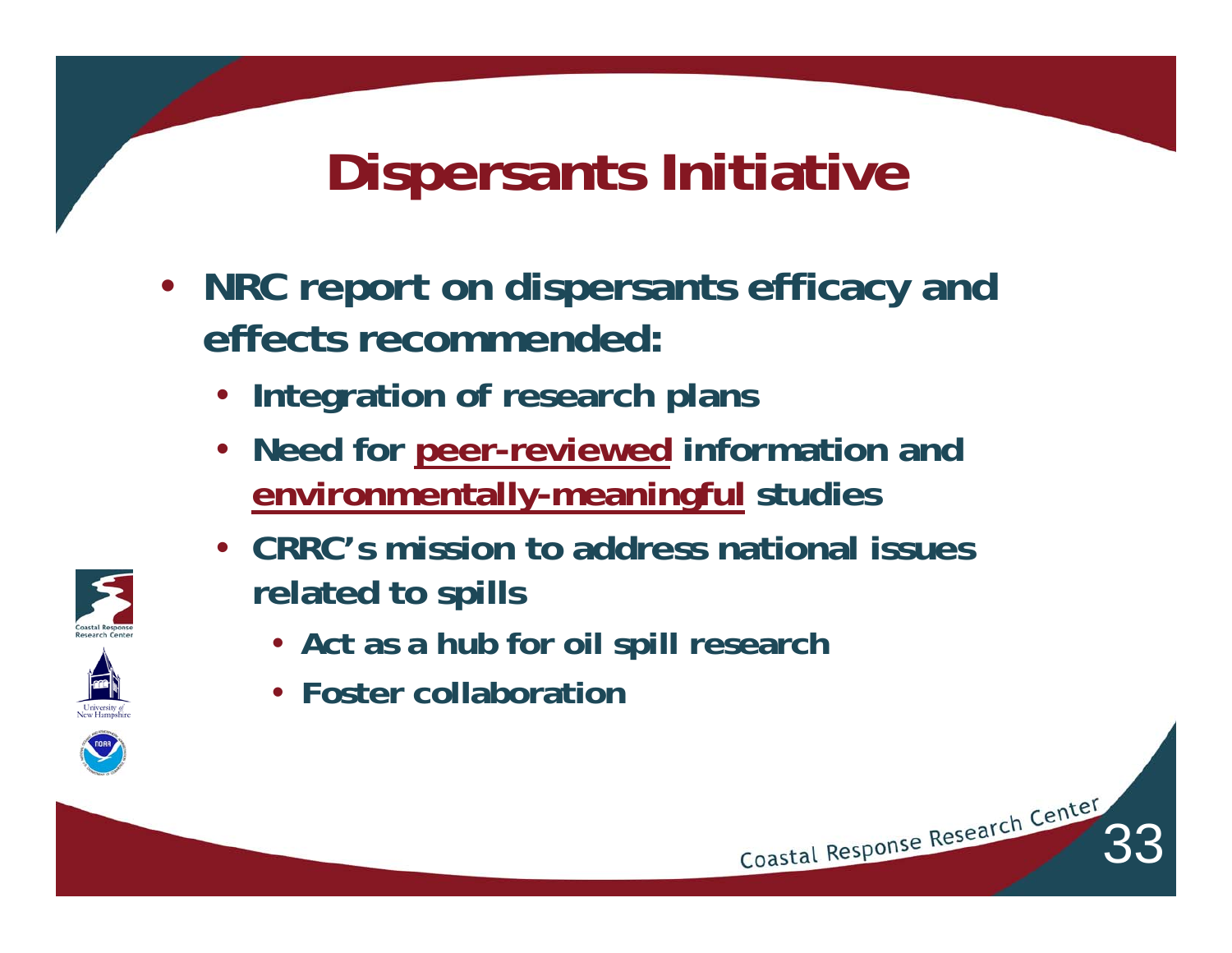# **Efficacy/Effects of Dispersant Use**

- $\bullet$  **Dispersant-related issues CRRC focus since inception**
	- **NRC Report - 2005**
	- **Annual Request for Proposal (RFP) topic**
	- **Sept 2005 workshop**
	- **CRRC leads Dispersants Working Group (DWG)**



- $\bullet$  **Dispersants emphasis continues because of:**
	- **Continued DWG efforts because of USCG nearshore dispersant regulations**

34

•**Questions remain**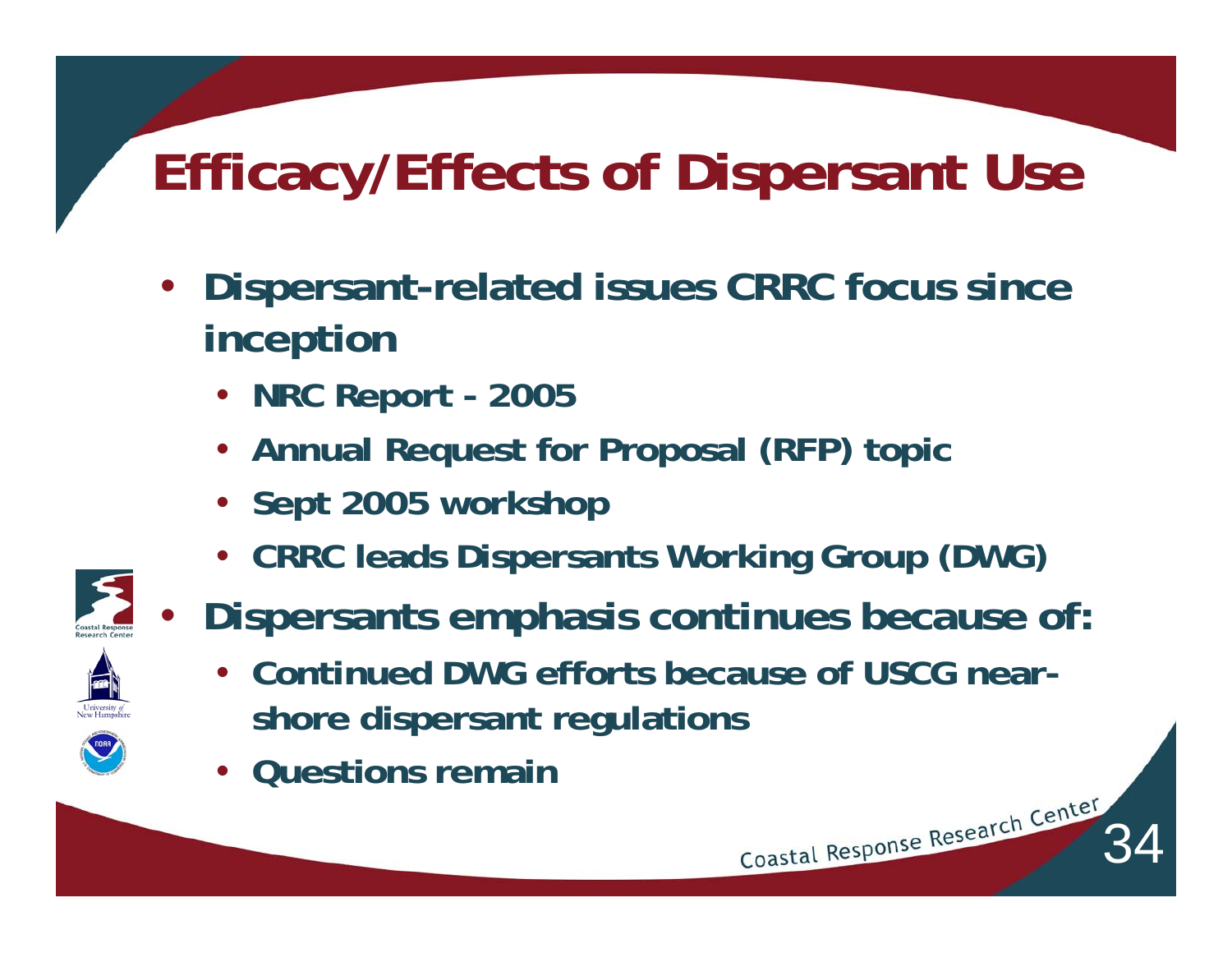## **Coordinated Dispersants Initiative**

- **July 2005: CRRC and NOAA convened meeting of U.S. funding entities: USEPA, MMS, USCG, TXGLO, OSRI, LA OSRADP, CAOSPR, API and other Industry reps**
- **Unanimous agreement to participate in integrated research plan**



• **Formed Dispersants Working Group (DWG) in Fall 2005, with expanded membership**

35



• **Expanded in 2006 to include international funding entities**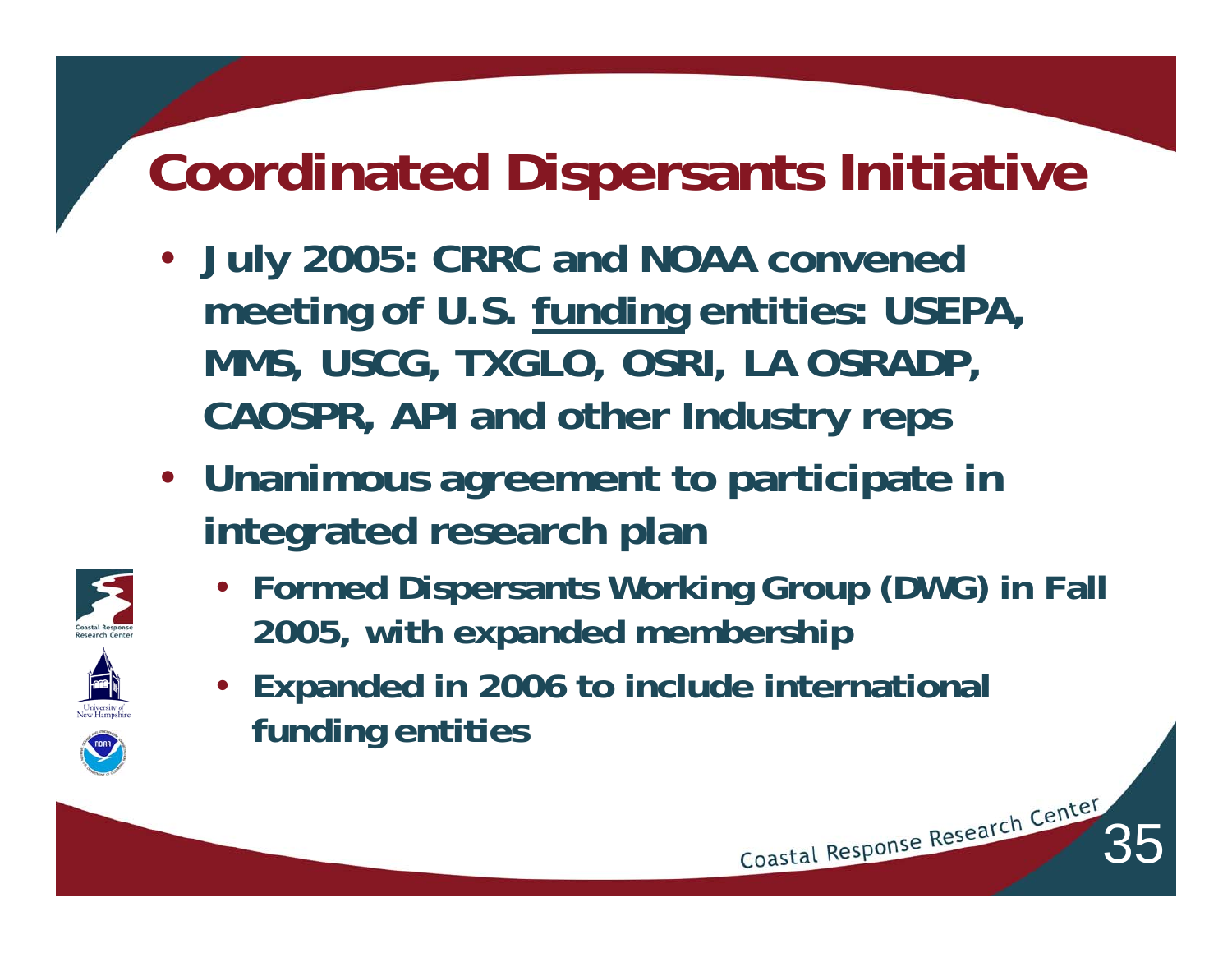## **Dispersants Workshops**

- **CRRC Workshop on Sept 20-21,2005** 
	- **Outcome of workshop = report of research needs, RFP topics and brief descriptions**
	- **DWG members use these as basis for their RFPs**
- **February 1-2, 2007: Dispersants Research Forum in New Jersey, USA**
	- **DWG PIs presented current research findings**
	- **Included international participation**
	- **DWG continually determines which research needs have been addressed and what remains to be answered**

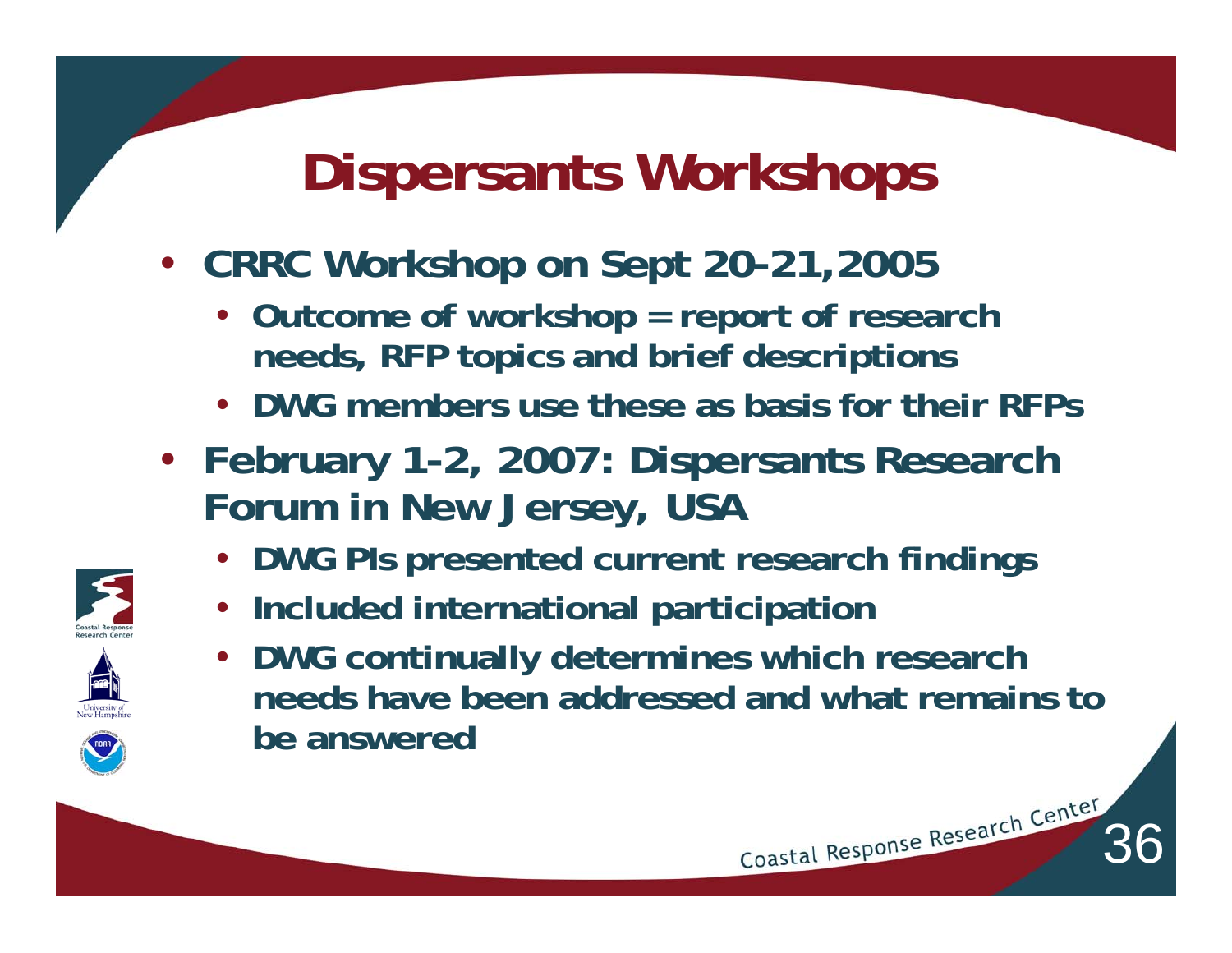#### **Matrix of Current Dispersed Oil Research**

- **Organized by topic areas identified in CRRC workshop report: "R&D Needs for Making Decisions Regarding Dispersing Oil."**
- **Funding entities provided data for the matrix**
- **Includes project title/PIs, coverage of research topic, completion date, funding, and manuscripts/contact information**
- $\bullet$  **Demonstrates impressive, collaborative effort in filling research gaps**

Coastal Response Research Center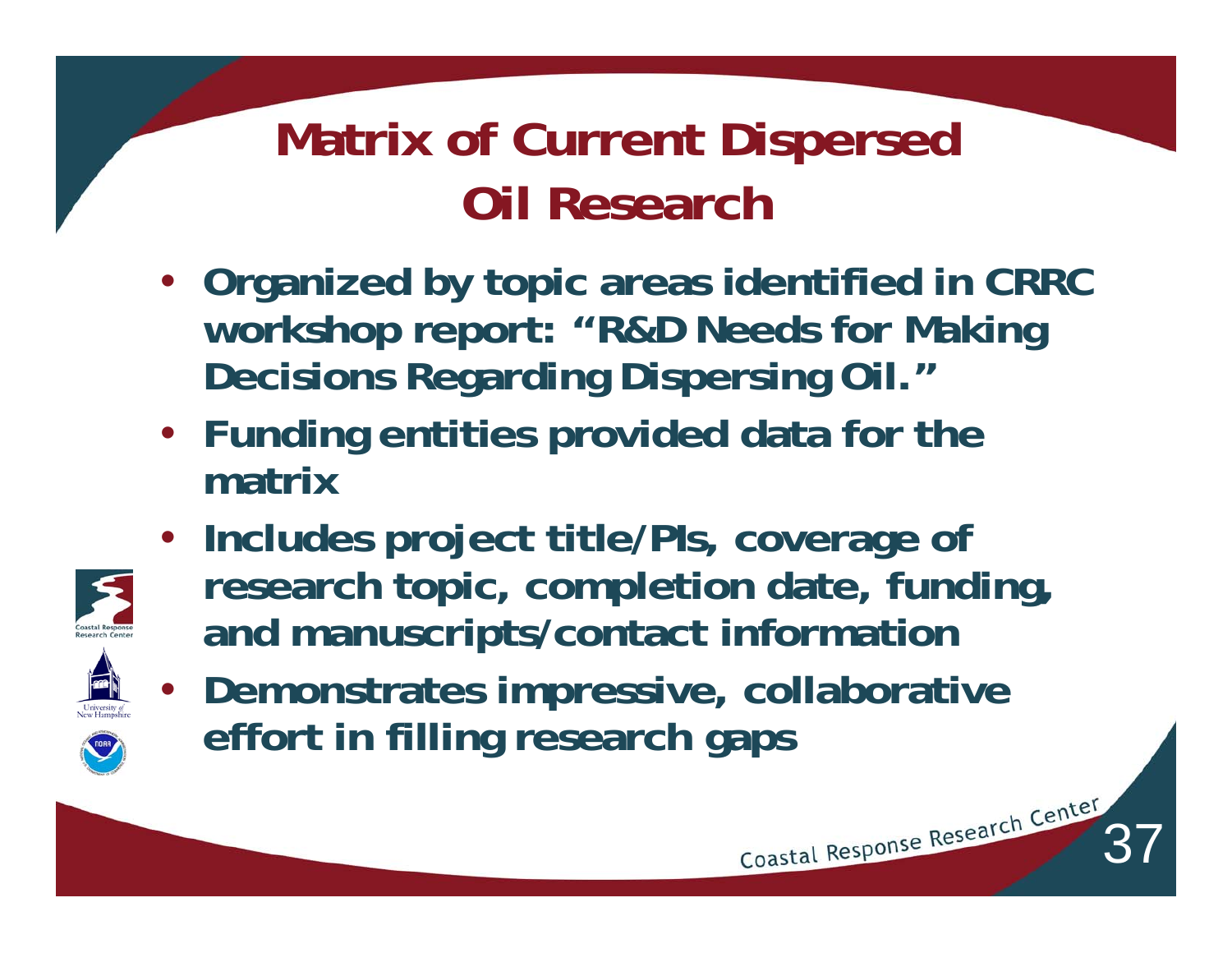# **Major Topic Areas**

- **1) Efficacy 1: Chemical parameters**
- **2) Efficacy 2: Operational & hydrodynamic parameters**
- **3) Efficacy 3: Modeling integration of chemical, operational & hydrodynamic parameters**
- **4) Effects 1: Fate of oil and dispersed oil in the water column & other habitats**



**5) Effects 2: Realistic Exposure Regimes/Toxicity Testing**

**6) Effects 3: Integration to improve short & long-term predictions of effects**